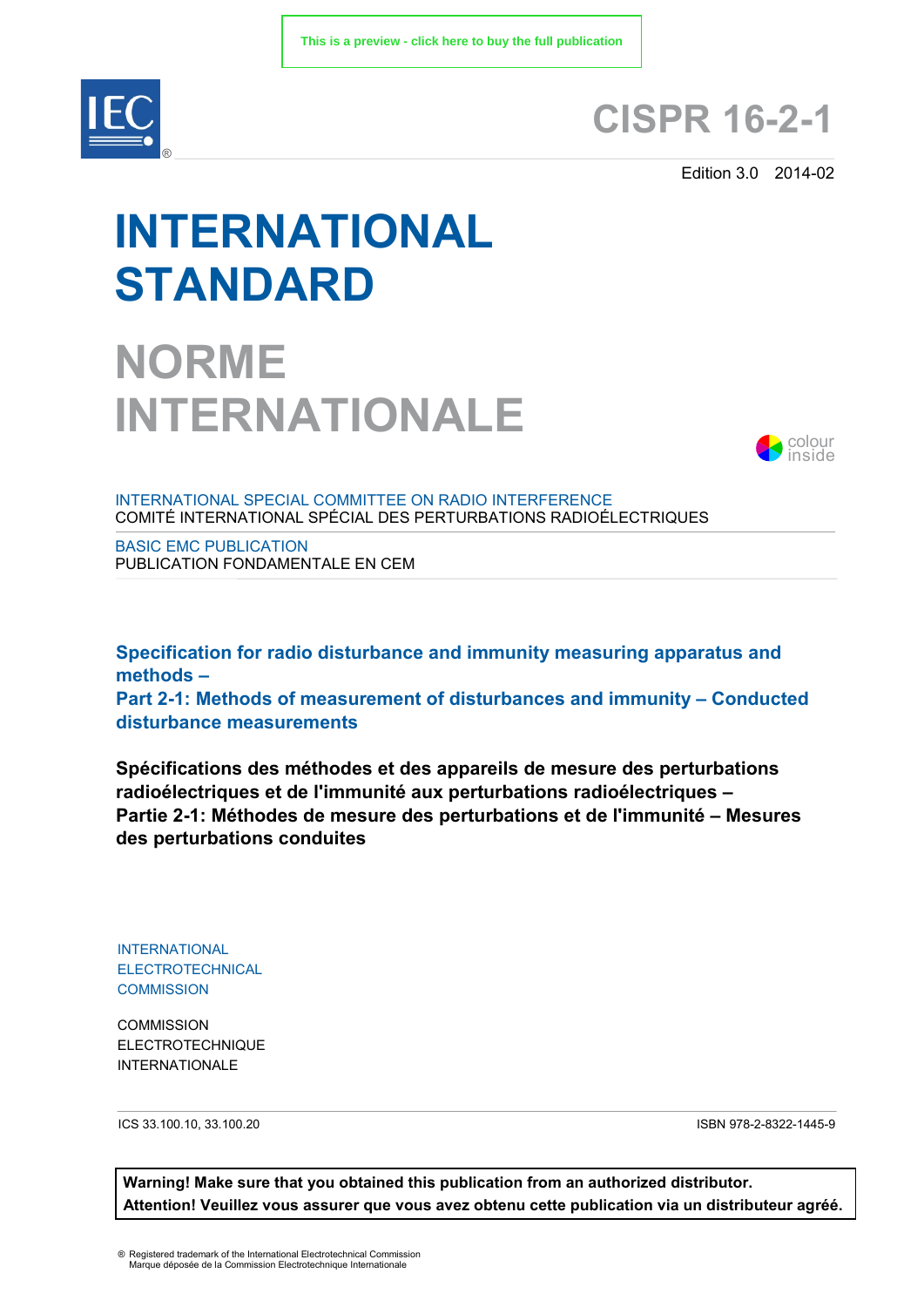– 2 – CISPR 16-2-1:2014 © IEC 2014

### CONTENTS

| 1 |     |       |                                                                |  |  |  |  |
|---|-----|-------|----------------------------------------------------------------|--|--|--|--|
| 2 |     |       |                                                                |  |  |  |  |
| 3 |     |       |                                                                |  |  |  |  |
|   | 3.1 |       |                                                                |  |  |  |  |
|   | 3.2 |       |                                                                |  |  |  |  |
| 4 |     |       |                                                                |  |  |  |  |
|   | 4.1 |       |                                                                |  |  |  |  |
|   | 4.2 |       |                                                                |  |  |  |  |
|   | 4.3 |       |                                                                |  |  |  |  |
| 5 |     |       |                                                                |  |  |  |  |
|   | 5.1 |       |                                                                |  |  |  |  |
|   | 5.2 |       |                                                                |  |  |  |  |
|   | 5.3 |       |                                                                |  |  |  |  |
|   | 5.4 |       | Connection between the EUT and the artificial mains network 19 |  |  |  |  |
| 6 |     |       |                                                                |  |  |  |  |
|   | 6.1 |       |                                                                |  |  |  |  |
|   | 6.2 |       |                                                                |  |  |  |  |
|   |     | 6.2.1 |                                                                |  |  |  |  |
|   |     | 6.2.2 |                                                                |  |  |  |  |
|   | 6.3 |       |                                                                |  |  |  |  |
|   |     | 6.3.1 |                                                                |  |  |  |  |
|   |     | 6.3.2 |                                                                |  |  |  |  |
|   |     | 6.3.3 | Use of spectrum analyzers and scanning receivers21             |  |  |  |  |
|   | 6.4 |       |                                                                |  |  |  |  |
|   |     | 6.4.1 |                                                                |  |  |  |  |
|   |     | 6.4.2 |                                                                |  |  |  |  |
|   |     | 6.4.3 |                                                                |  |  |  |  |
|   |     | 6.4.4 |                                                                |  |  |  |  |
|   |     | 6.4.5 |                                                                |  |  |  |  |
|   |     | 6.4.6 |                                                                |  |  |  |  |
|   |     | 6.4.7 |                                                                |  |  |  |  |
|   |     | 6.4.8 | Determination of EUT arrangement(s) that maximize(s)           |  |  |  |  |
|   |     | 6.4.9 |                                                                |  |  |  |  |
|   | 6.5 |       |                                                                |  |  |  |  |
|   |     | 6.5.1 |                                                                |  |  |  |  |
|   |     | 6.5.2 |                                                                |  |  |  |  |
|   |     | 6.5.3 |                                                                |  |  |  |  |
|   | 6.6 |       | Measurement times and scan rates for continuous disturbance25  |  |  |  |  |
|   |     | 6.6.1 |                                                                |  |  |  |  |
|   |     | 6.6.2 |                                                                |  |  |  |  |
|   |     | 6.6.3 | Scan rates for scanning receivers and spectrum analyzers26     |  |  |  |  |
|   |     | 6.6.4 |                                                                |  |  |  |  |
|   |     | 6.6.5 | Strategies for obtaining a spectrum overview using the peak    |  |  |  |  |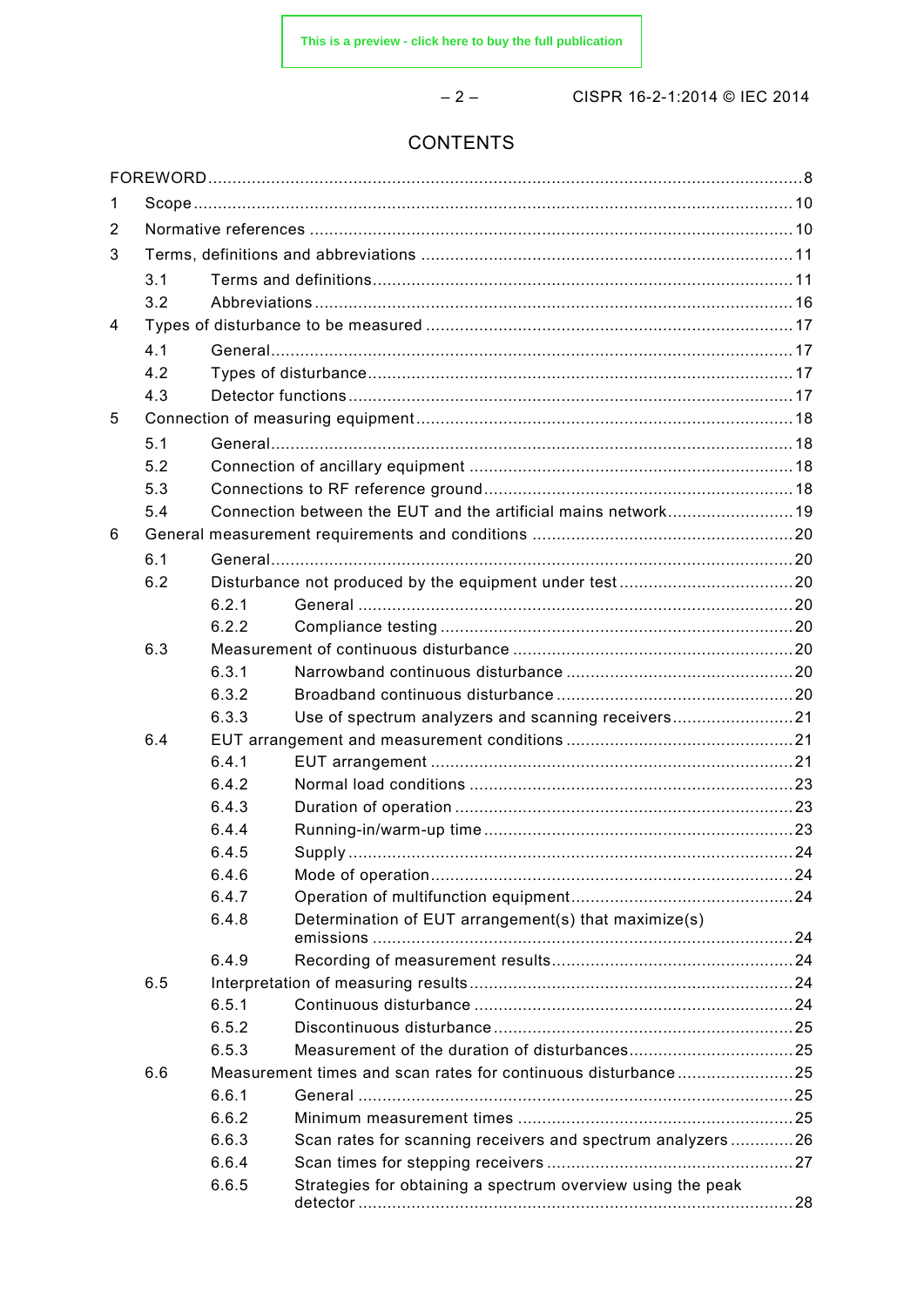$$
-\;3\;-\;
$$

|                |     | 6.6.6 | Timing considerations using FFT-based instruments31                                       |  |
|----------------|-----|-------|-------------------------------------------------------------------------------------------|--|
| $\overline{7}$ |     |       | Measurement of disturbances conducted along leads, 9 kHz to 30 MHz 33                     |  |
|                | 7.1 |       |                                                                                           |  |
|                | 7.2 |       |                                                                                           |  |
|                |     | 7.2.1 |                                                                                           |  |
|                |     | 7.2.2 | Use of detectors for conducted disturbance measurements 33                                |  |
|                | 7.3 |       |                                                                                           |  |
|                |     | 7.3.1 |                                                                                           |  |
|                |     | 7.3.2 |                                                                                           |  |
|                |     | 7.3.3 |                                                                                           |  |
|                |     | 7.3.4 |                                                                                           |  |
|                | 7.4 |       |                                                                                           |  |
|                |     | 7.4.1 | Arrangement of the EUT and its connection to the AN 35                                    |  |
|                |     | 7.4.2 | Procedure for the measurement of unsymmetric disturbance                                  |  |
|                |     | 7.4.3 | Measurement of common mode voltages at differential mode                                  |  |
|                |     | 7.4.4 |                                                                                           |  |
|                |     | 7.4.5 | Measurement using a capacitive voltage probe (CVP) 51                                     |  |
|                |     | 7.4.6 |                                                                                           |  |
|                | 7.5 |       | System test configuration for conducted emissions measurements 51                         |  |
|                |     | 7.5.1 |                                                                                           |  |
|                |     | 7.5.2 |                                                                                           |  |
|                |     | 7.5.3 |                                                                                           |  |
|                |     | 7.5.4 |                                                                                           |  |
|                | 7.6 |       |                                                                                           |  |
|                |     | 7.6.1 |                                                                                           |  |
|                |     | 7.6.2 |                                                                                           |  |
|                |     | 7.6.3 |                                                                                           |  |
|                |     | 7.6.4 |                                                                                           |  |
| 8              |     |       |                                                                                           |  |
|                | 8.1 |       |                                                                                           |  |
|                | 8.2 |       |                                                                                           |  |
|                | 8.3 |       |                                                                                           |  |
|                | 8.4 |       |                                                                                           |  |
|                | 8.5 |       |                                                                                           |  |
|                | 8.6 |       |                                                                                           |  |
|                | 8.7 |       | Disturbance measurement strategies with FFT-based measuring                               |  |
| 9              |     |       | Test set-up and measurement procedure using the CDNE in the frequency range               |  |
|                | 9.1 |       |                                                                                           |  |
|                | 9.2 |       |                                                                                           |  |
|                | 9.3 |       |                                                                                           |  |
|                |     |       | Annex A (informative) Guidelines for connection of electrical equipment to the artificial |  |
|                | A.1 |       |                                                                                           |  |
|                | A.2 |       |                                                                                           |  |
|                |     | A.2.1 | Well-shielded but poorly filtered EUT (Figures A.1 and A.2) 63                            |  |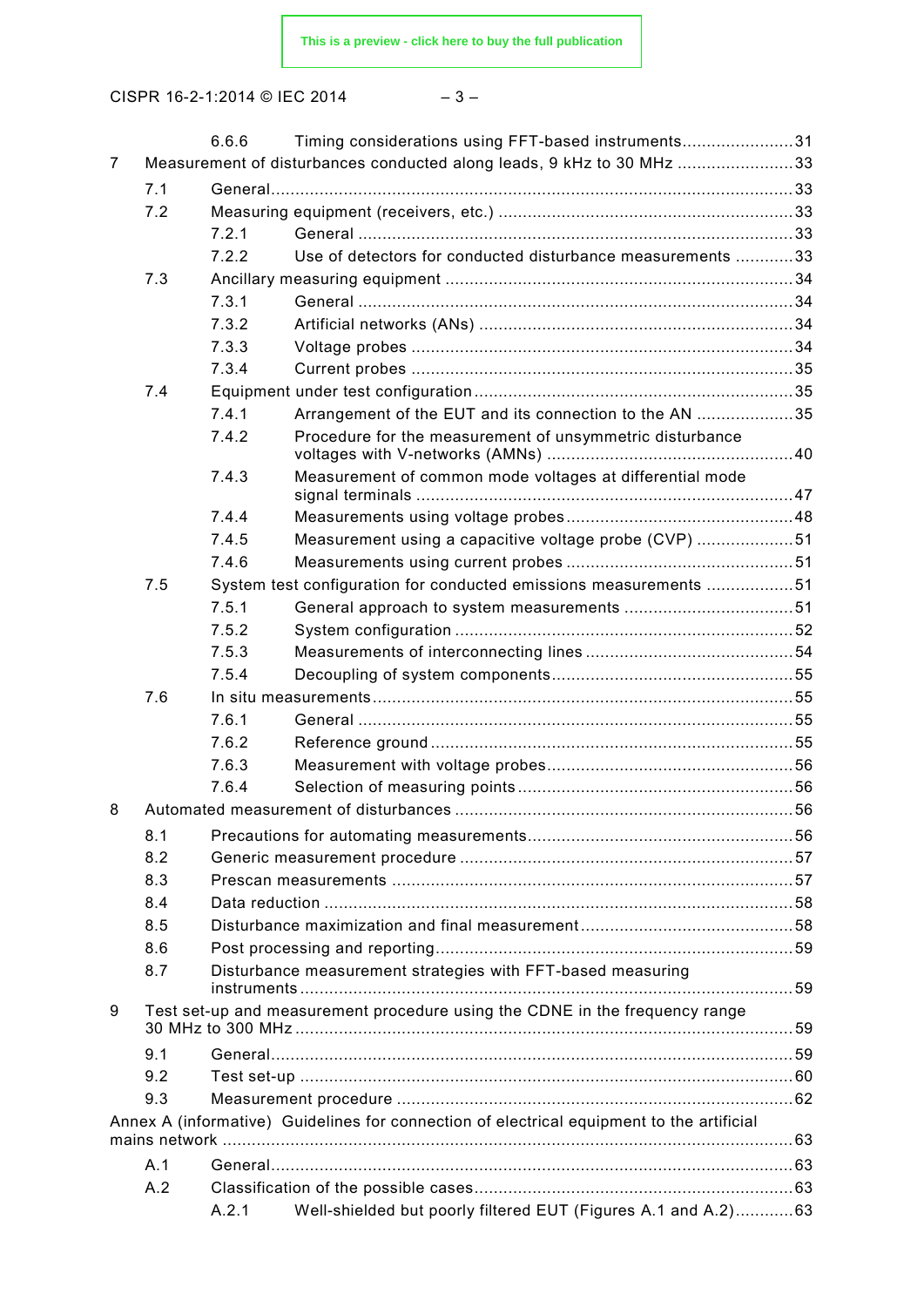**[This is a preview - click here to buy the full publication](https://webstore.iec.ch/publication/40&preview)**

– 4 – CISPR 16-2-1:2014 © IEC 2014

|             | A.2.2 | Well-filtered but incompletely shielded EUT (Figures A.3 and                          |  |
|-------------|-------|---------------------------------------------------------------------------------------|--|
|             | A.2.3 |                                                                                       |  |
| A.3         |       |                                                                                       |  |
| A.4         |       |                                                                                       |  |
|             | A.4.1 |                                                                                       |  |
|             | A.4.2 |                                                                                       |  |
| A.5         |       |                                                                                       |  |
|             |       |                                                                                       |  |
| B.1         |       |                                                                                       |  |
| B.2         |       |                                                                                       |  |
| <b>B.3</b>  |       |                                                                                       |  |
| B.4         |       |                                                                                       |  |
| B.5         |       |                                                                                       |  |
| B.6         |       |                                                                                       |  |
| B.7         |       |                                                                                       |  |
| B.8         |       |                                                                                       |  |
| <b>B.9</b>  |       |                                                                                       |  |
| <b>B.10</b> |       |                                                                                       |  |
| <b>B.11</b> |       |                                                                                       |  |
|             |       | Annex C (informative) Decision tree for use of detectors for conducted disturbance    |  |
|             |       | Annex D (informative) Scan rates and measurement times for use with the average       |  |
|             |       |                                                                                       |  |
| D.1         |       |                                                                                       |  |
| D.2         |       |                                                                                       |  |
|             | D.2.1 |                                                                                       |  |
|             | D.2.2 | Suppression of impulsive disturbance by digital averaging76                           |  |
| D.3         |       |                                                                                       |  |
| D.4         |       | Measurement of slowly intermittent, unsteady or drifting narrowband                   |  |
| D.5         |       | Recommended procedure for automated or semi-automated                                 |  |
|             |       | Annex E (informative) Guidelines for the improvement of the test set-up with ANs 79   |  |
| E.1         |       | In situ verification of the AN impedance and voltage division factor                  |  |
| E.2         |       | PE chokes and sheath current absorbers for the suppression of ground                  |  |
|             |       | Annex F (normative) Determination of suitability of spectrum analyzers for compliance |  |
|             |       | Annex G (informative) Basic guidance for measurements on telecommunications ports 85  |  |
| G.1         |       |                                                                                       |  |
| G.2         |       | Combination of current probe and capacitive voltage probe (CVP)86                     |  |
| G.3         |       |                                                                                       |  |
| G.4         |       |                                                                                       |  |
| G.5         |       |                                                                                       |  |
| G.6         |       |                                                                                       |  |
|             |       | Annex H (normative) Specific guidance for conducted disturbance measurements on       |  |
| H.1         |       |                                                                                       |  |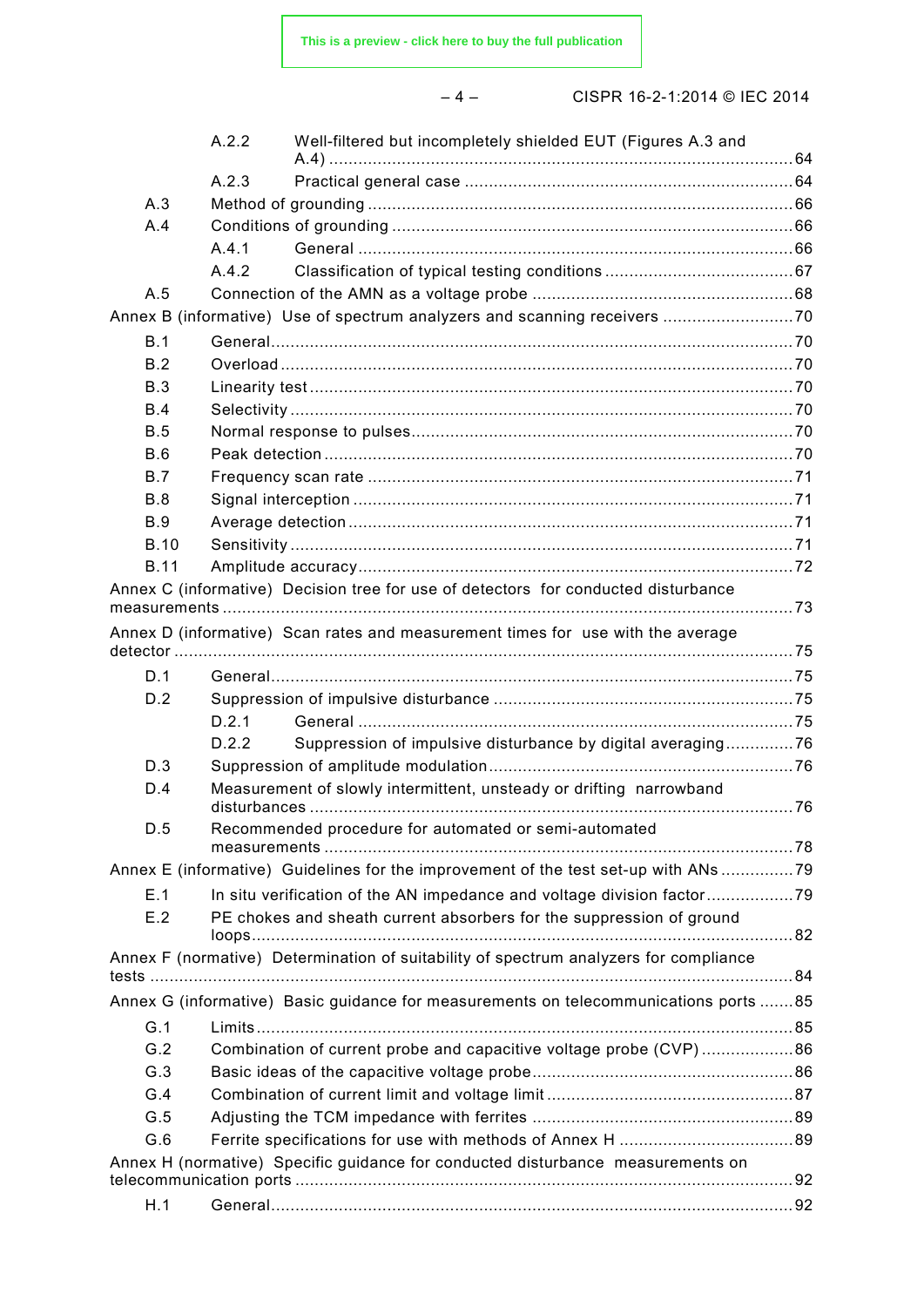$$
-5- \nonumber\\
$$

| H.2 |       |                                                                                        |  |
|-----|-------|----------------------------------------------------------------------------------------|--|
| H.3 |       |                                                                                        |  |
| H.4 |       |                                                                                        |  |
| H.5 |       |                                                                                        |  |
|     | H.5.1 |                                                                                        |  |
|     | H.5.2 |                                                                                        |  |
|     | H.5.3 | Measurement procedure using a 150 $\Omega$ load connected to the                       |  |
|     | H.5.4 | Measurement procedure using a combination of current probe                             |  |
|     | H.5.5 | Measurement of cable, ferrite and AE common mode                                       |  |
|     |       |                                                                                        |  |
|     |       |                                                                                        |  |
|     |       |                                                                                        |  |
|     |       | Figure 1 - Example of a recommended test set-up with PE chokes with three AMNs         |  |
|     |       | Figure 2 – Measurement of a combination of a CW signal ("NB") and an impulsive         |  |
|     |       |                                                                                        |  |
|     |       |                                                                                        |  |
|     |       | Figure 5 – Intermittent narrowband disturbances measured using fast short repetitive   |  |
|     |       | sweeps with maximum hold function to obtain an overview of the disturbance spectrum 30 |  |
|     |       |                                                                                        |  |
|     |       | Figure 7 - Frequency resolution enhanced by FFT-based measuring instrument 32          |  |
|     |       |                                                                                        |  |
|     |       | Figure 9 - Test configuration: table-top equipment for conducted disturbance           |  |
|     |       |                                                                                        |  |
|     |       | Figure 10 – Arrangement of EUT and AMN at 40 cm distance, with a) vertical RGP         |  |
|     |       | Figure 11 - Optional example test configuration for an EUT with only a power cord      |  |
|     |       | Figure 12 - Test configuration: floor-standing equipment (see 7.4.1 and 7.5.2.3)39     |  |
|     |       | Figure 13 – Example test configuration: floor-standing and table-top equipment (see    |  |
|     |       | Figure 14 - Schematic of disturbance voltage measurement configuration (see also       |  |
|     |       | Figure 15 - Equivalent circuit for measurement of unsymmetric disturbance voltage for  |  |
|     |       | Figure 16 – Equivalent circuit for measurement of unsymmetric disturbance voltage for  |  |
|     |       |                                                                                        |  |
|     |       |                                                                                        |  |
|     |       |                                                                                        |  |
|     |       |                                                                                        |  |
|     |       |                                                                                        |  |
|     |       | Figure 21 - Measurement arrangement for two-terminal regulating controls50             |  |
|     |       |                                                                                        |  |
|     |       |                                                                                        |  |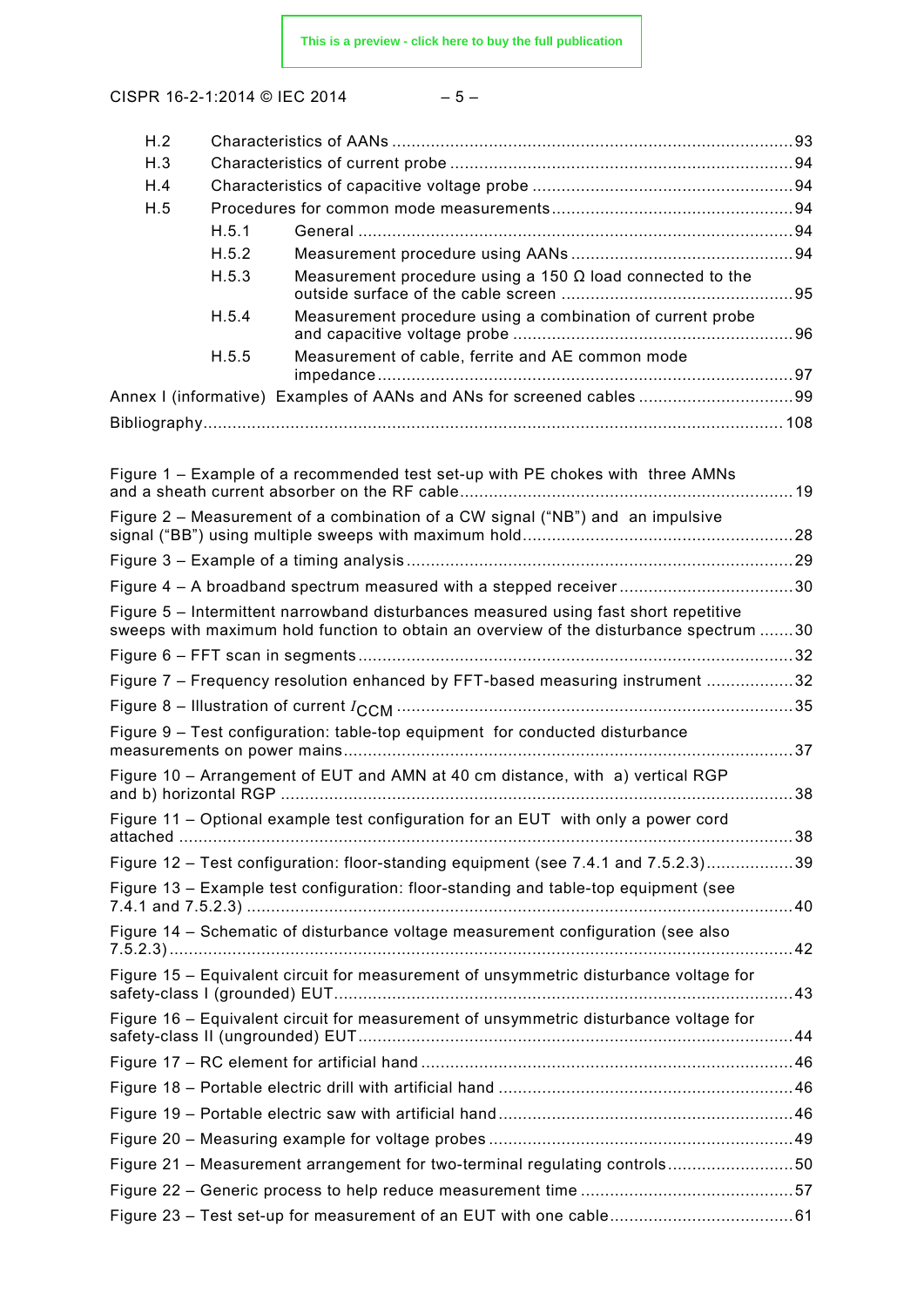|--|--|

– 6 – CISPR 16-2-1:2014 © IEC 2014

| Figure 24 - Test set-up for measurement of an EUT with two cables connected                                                                                         |  |
|---------------------------------------------------------------------------------------------------------------------------------------------------------------------|--|
| Figure 25 - Test set-up for measurement of an EUT with two cables connected on the                                                                                  |  |
|                                                                                                                                                                     |  |
|                                                                                                                                                                     |  |
|                                                                                                                                                                     |  |
| Figure A.4 – Well-filtered but incompletely shielded EUT, with $U_2$ reduced to zero 64                                                                             |  |
|                                                                                                                                                                     |  |
| Figure A.6 - Disturbance supply through unshielded but filtered conductors 65                                                                                       |  |
|                                                                                                                                                                     |  |
|                                                                                                                                                                     |  |
| Figure C.1 – Decision tree for optimizing speed of conducted disturbance                                                                                            |  |
| Figure D.1 – Weighting function of a 10 ms pulse for peak ("PK") and average<br>detections with ("CISPR AV") and without ("AV") peak reading; meter time constant   |  |
| Figure D.2 – Weighting functions of a 10 ms pulse for peak ("PK") and average<br>detections with ("CISPR AV") and without ("AV") peak reading; meter time constant  |  |
| Figure D.3 – Example of weighting functions (of a 1 Hz pulse) for peak ("PK") and<br>average detections as a function of pulse width; meter time constant 160 ms    |  |
| Figure D.4 – Example of weighting functions (of a 1 Hz pulse) for peak ("PK") and<br>average detections as a function of pulse width; meter time constant 100 ms 78 |  |
| Figure E.1 - Parallel resonance of enclosure capacitance and ground strap                                                                                           |  |
| Figure E.2 - Connection of an AMN to RGP using a wide grounding sheet for low                                                                                       |  |
| Figure E.3 – Impedance measured with the arrangement of Figure E.2 both with                                                                                        |  |
| Figure E.4 – VDF in the configuration of Figure E.2 measured with reference to the                                                                                  |  |
| Figure E.5 - Arrangement showing the measurement grounding sheet (shown with                                                                                        |  |
| Figure E.6 - Impedance measured with the arrangement of Figure E.5 with reference                                                                                   |  |
| Figure E.7 - VDF measured with parallel resonances in the AMN grounding81                                                                                           |  |
| Figure E.8 – Attenuation of a sheath current absorber measured in a 150 $\Omega$ test                                                                               |  |
| Figure E.9 - Arrangement for the measurement of attenuation due to PE chokes and                                                                                    |  |
| Figure G.1 - Basic circuit for considering the limits with a defined TCM impedance of                                                                               |  |
| Figure G.2 - Basic circuit for the measurement with unknown TCM impedance 88                                                                                        |  |
|                                                                                                                                                                     |  |
| Figure G.4 – Basic test set-up to measure combined impedance of the 150 $\Omega$ and                                                                                |  |
|                                                                                                                                                                     |  |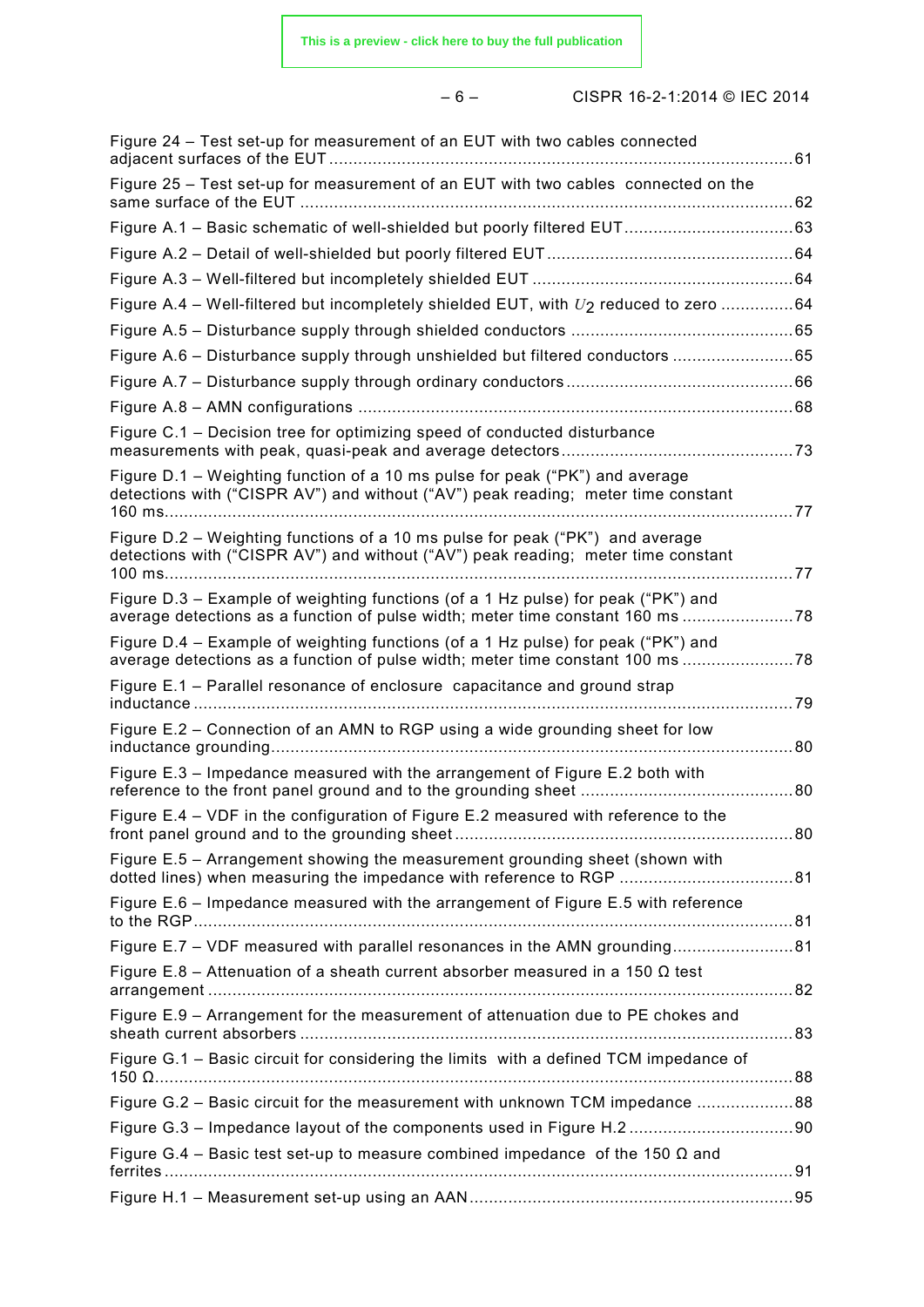$$
-\;7\;-\;
$$

| Figure H.2 – Measurement set-up using a 150 $\Omega$ load to the outside surface of the                                                                                                                                                                          |  |
|------------------------------------------------------------------------------------------------------------------------------------------------------------------------------------------------------------------------------------------------------------------|--|
| Figure H.3 - Measurement set-up using current and capacitive voltage probes97                                                                                                                                                                                    |  |
|                                                                                                                                                                                                                                                                  |  |
|                                                                                                                                                                                                                                                                  |  |
| Figure I.2 - Example AAN with high LCL for use with either one or two unscreened                                                                                                                                                                                 |  |
| Figure I.3 - Example AAN with high LCL for use with one, two, three, or four                                                                                                                                                                                     |  |
| Figure I.4 – Example AAN, including a 50 $\Omega$ source matching network at the voltage                                                                                                                                                                         |  |
| Figure I.5 - Example AAN for use with two unscreened balanced pairs 103                                                                                                                                                                                          |  |
| Figure I.6 – Example AAN, including a 50 $\Omega$ source matching network at the voltage                                                                                                                                                                         |  |
| Figure I.7 - Example AAN for use with four unscreened balanced pairs 105                                                                                                                                                                                         |  |
| Figure I.8 – Example AN for use with coaxial cables, employing an internal common<br>mode choke created by bifilar winding an insulated centre-conductor wire and an<br>insulated screen-conductor wire on a common magnetic core (for example, a ferrite        |  |
| Figure I.9 – Example AN for use with coaxial cables, employing an internal common<br>mode choke created by miniature coaxial cable (miniature semi-rigid solid copper<br>screen or miniature double-braided screen coaxial cable) wound on ferrite toroids  106  |  |
| Figure I.10 - Example AN for use with multi-conductor screened cables, employing an<br>internal common mode choke created by bifilar winding multiple insulated signal wires<br>and an insulated screen-conductor wire on a common magnetic core (for example, a |  |
| Figure I.11 – Example AN for use with multi-conductor screened cables, employing an<br>internal common mode choke created by winding a multi-conductor screened cable on                                                                                         |  |
| Table 1 - Minimum scan times for the three CISPR bands with peak and quasi-peak                                                                                                                                                                                  |  |
|                                                                                                                                                                                                                                                                  |  |
|                                                                                                                                                                                                                                                                  |  |
|                                                                                                                                                                                                                                                                  |  |
| Table D.1 - Pulse suppression factors and scan rates for a 100 Hz video bandwidth76                                                                                                                                                                              |  |
| Table D.2 - Meter time constants and the corresponding video bandwidths and                                                                                                                                                                                      |  |
| Table F.1 - Maximum amplitude difference between peak and quasi-peak detected                                                                                                                                                                                    |  |
| Table G.1 - Summary of advantages and disadvantages of the methods described in                                                                                                                                                                                  |  |
| Table H.1 - Telecommunication port disturbance measurement procedure selection 92                                                                                                                                                                                |  |
|                                                                                                                                                                                                                                                                  |  |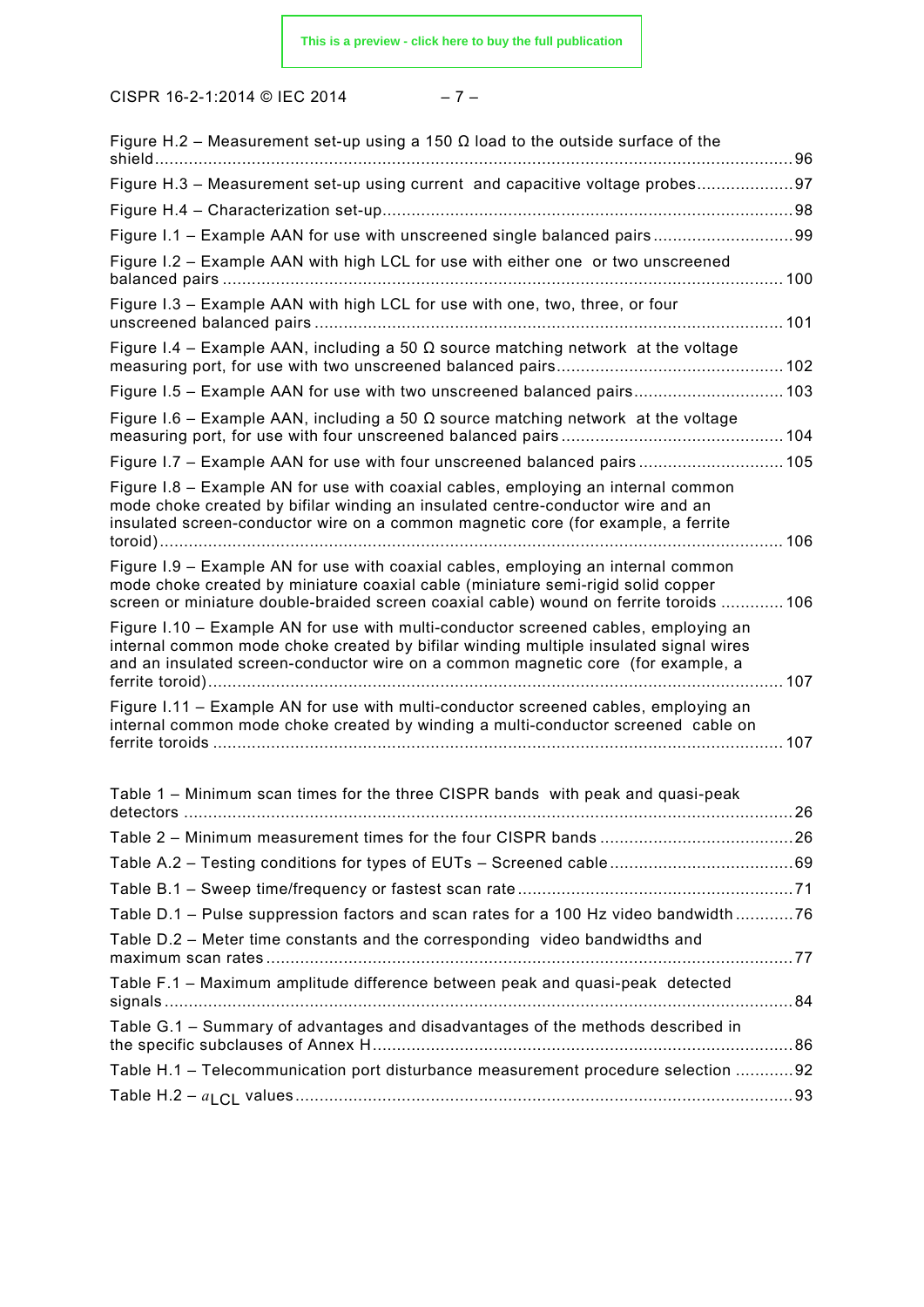– 8 – CISPR 16-2-1:2014 © IEC 2014

#### INTERNATIONAL ELECTROTECHNICAL COMMISSION

### INTERNATIONAL SPECIAL COMMITTEE ON RADIO INTERFERENCE  $\overline{\phantom{a}}$

#### **SPECIFICATION FOR RADIO DISTURBANCE AND IMMUNITY MEASURING APPARATUS AND METHODS –**

#### **Part 2-1: Methods of measurement of disturbances and immunity – Conducted disturbance measurements**

#### FOREWORD

- <span id="page-7-0"></span>1) The International Electrotechnical Commission (IEC) is a worldwide organization for standardization comprising all national electrotechnical committees (IEC National Committees). The object of IEC is to promote international co-operation on all questions concerning standardization in the electrical and electronic fields. To this end and in addition to other activities, IEC publishes International Standards, Technical Specifications, Technical Reports, Publicly Available Specifications (PAS) and Guides (hereafter referred to as "IEC Publication(s)"). Their preparation is entrusted to technical committees; any IEC National Committee interested in the subject dealt with may participate in this preparatory work. International, governmental and nongovernmental organizations liaising with the IEC also participate in this preparation. IEC collaborates closely with the International Organization for Standardization (ISO) in accordance with conditions determined by agreement between the two organizations.
- 2) The formal decisions or agreements of IEC on technical matters express, as nearly as possible, an international consensus of opinion on the relevant subjects since each technical committee has representation from all interested IEC National Committees.
- 3) IEC Publications have the form of recommendations for international use and are accepted by IEC National Committees in that sense. While all reasonable efforts are made to ensure that the technical content of IEC Publications is accurate, IEC cannot be held responsible for the way in which they are used or for any misinterpretation by any end user.
- 4) In order to promote international uniformity, IEC National Committees undertake to apply IEC Publications transparently to the maximum extent possible in their national and regional publications. Any divergence between any IEC Publication and the corresponding national or regional publication shall be clearly indicated in the latter.
- 5) IEC itself does not provide any attestation of conformity. Independent certification bodies provide conformity assessment services and, in some areas, access to IEC marks of conformity. IEC is not responsible for any services carried out by independent certification bodies.
- 6) All users should ensure that they have the latest edition of this publication.
- 7) No liability shall attach to IEC or its directors, employees, servants or agents including individual experts and members of its technical committees and IEC National Committees for any personal injury, property damage or other damage of any nature whatsoever, whether direct or indirect, or for costs (including legal fees) and expenses arising out of the publication, use of, or reliance upon, this IEC Publication or any other IEC Publications.
- 8) Attention is drawn to the Normative references cited in this publication. Use of the referenced publications is indispensable for the correct application of this publication.
- 9) Attention is drawn to the possibility that some of the elements of this IEC Publication may be the subject of patent rights. IEC shall not be held responsible for identifying any or all such patent rights.

International Standard CISPR 16-2-1 has been prepared by CISPR subcommittee A: Radiointerference measurements and statistical methods.

This third edition cancels and replaces the second edition published in 2008, Amendment 1:2010 and Amendment 2:2013. This edition constitutes a technical revision.

This edition includes the following significant technical changes with respect to the previous edition: Methods of measurement using a new type of ancillary equipment – the CDNE – are added.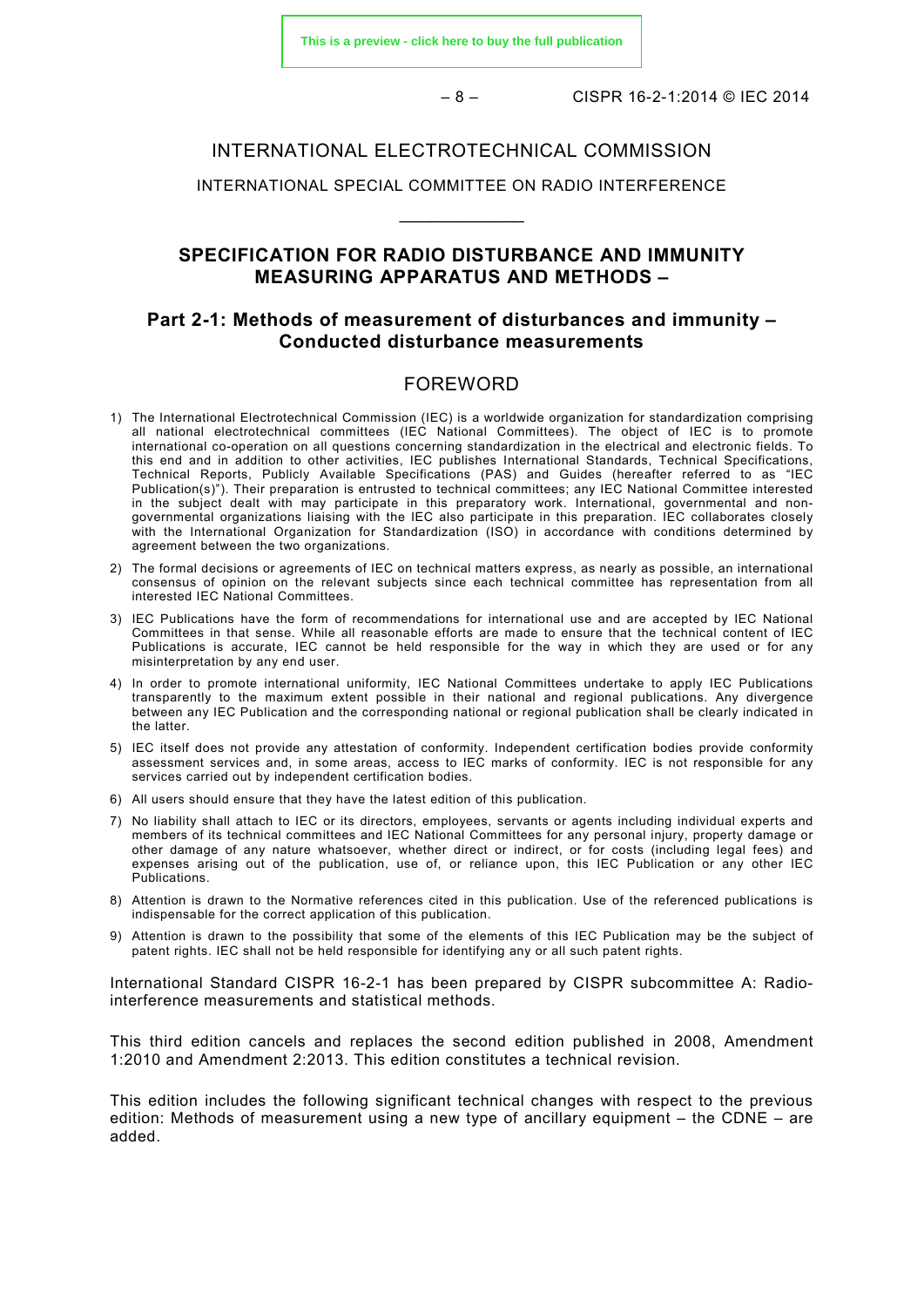CISPR 16-2-1:2014 © IEC 2014  $-9-$ 

The text of this standard is based on the following documents:

| <b>FDIS</b>       | Report on voting |  |  |
|-------------------|------------------|--|--|
| CISPR/A/1053/FDIS | CISPR/A/1062/RVD |  |  |

Full information on the voting for the approval of this standard can be found in the report on voting indicated in the above table.

This publication has been drafted in accordance with the ISO/IEC Directives, Part 2.

A list of all parts of CISPR 16 series under the general title *Specification for radio disturbance and immunity measuring apparatus and methods,* can be found on the IEC website.

The committee has decided that the contents of this publication will remain unchanged until the stability date indicated on the IEC web site under "http://webstore.iec.ch" in the data related to the specific publication. At this date, the publication will be

- reconfirmed,
- withdrawn.
- replaced by a revised edition, or
- amended.

**IMPORTANT – The 'colour inside' logo on the cover page of this publication indicates that it contains colours which are considered to be useful for the correct understanding of its contents. Users should therefore print this document using a colour printer.**

The contents of the corrigendum of August 2020 have been included in this copy.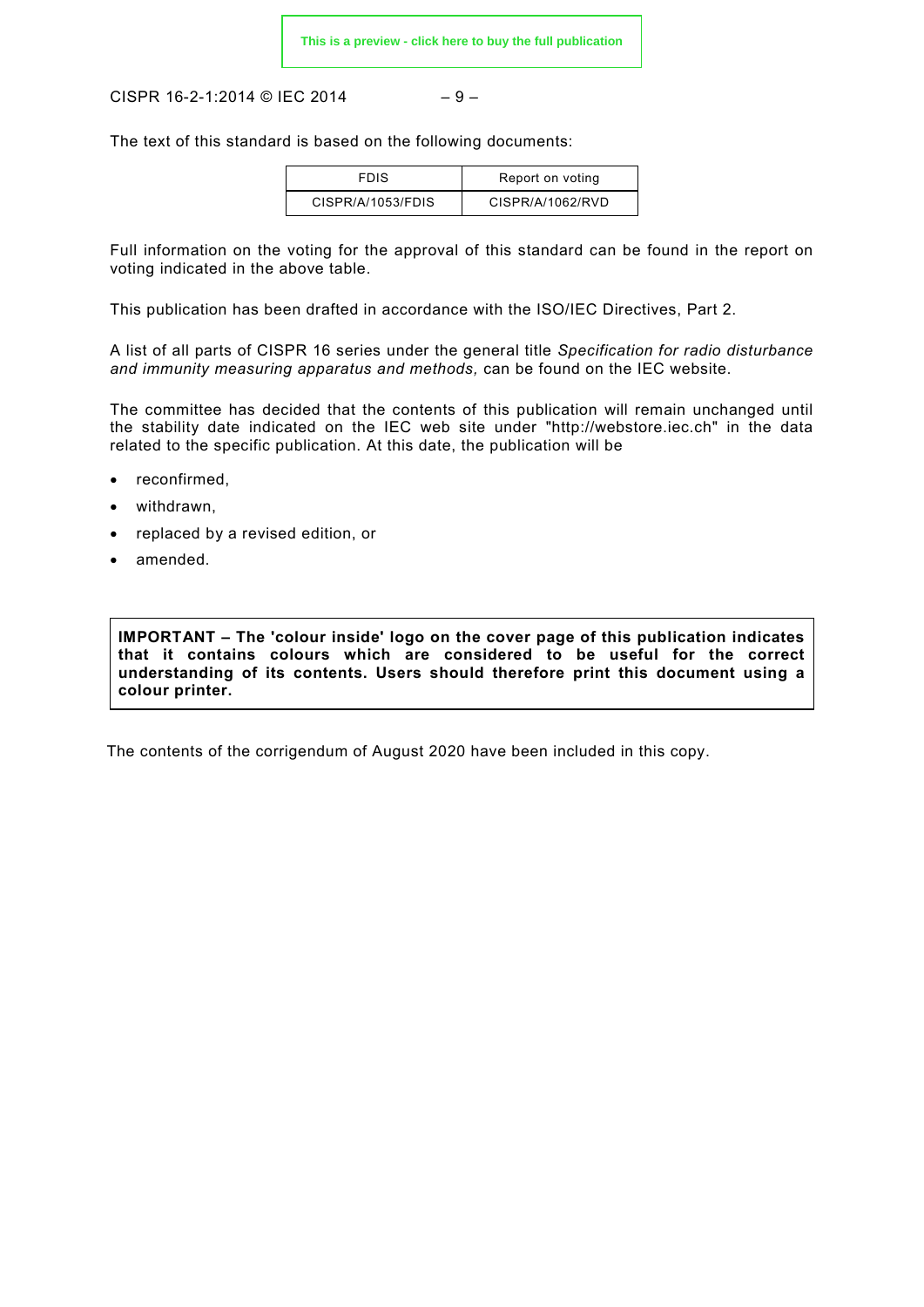– 10 – CISPR 16-2-1:2014 © IEC 2014

#### **SPECIFICATION FOR RADIO DISTURBANCE AND IMMUNITY MEASURING APPARATUS AND METHODS –**

#### **Part 2-1: Methods of measurement of disturbances and immunity – Conducted disturbance measurements**

#### <span id="page-9-0"></span>**1 Scope**

This part of CISPR 16 is designated a basic standard, which specifies the methods of measurement of disturbance phenomena in general in the frequency range 9 kHz to 18 GHz and especially of conducted disturbance phenomena in the frequency range 9 kHz to 30 MHz. With a CDNE, the frequency range is 9 kHz to 300 Hz.

NOTE In accordance with IEC Guide 107, CISPR 16 is a basic EMC standard for use by product committees of the IEC. As stated in Guide 107, product committees are responsible for determining the applicability of the EMC standard. CISPR and its sub-committees are prepared to co-operate with product committees in the evaluation of the value of particular EMC tests for specific products.

#### <span id="page-9-1"></span>**2 Normative references**

The following documents, in whole or in part, are normatively referenced in this document and are indispensable for its application. For dated references, only the edition cited applies. For undated references, the latest edition of the referenced document (including any amendments) applies.

CISPR 14-1, *Electromagnetic compatibility – Requirements for household appliances, electric tools and similar apparatus – Part 1: Emission*

CISPR 16-1-1:2010, *Specification for radio disturbance and immunity measuring apparatus and methods – Part 1-1: Radio disturbance and immunity measuring apparatus – Measuring apparatus*

CISPR 16-1-2:2014, *Specification for radio disturbance and immunity measuring apparatus and methods – Part 1-2: Radio disturbance and immunity measuring apparatus – Coupling devices for conducted disturbance measurements*

CISPR 16-4-2, *Specification for radio disturbance and immunity measuring apparatus and methods – Part 4-2: Uncertainties, statistics and limit modelling – Uncertainty in EMC measurements*

IEC 60050 (all parts), *International Electrotechnical Vocabulary* (available at [<http://www.electropedia.org>](http://www.electropedia.org/))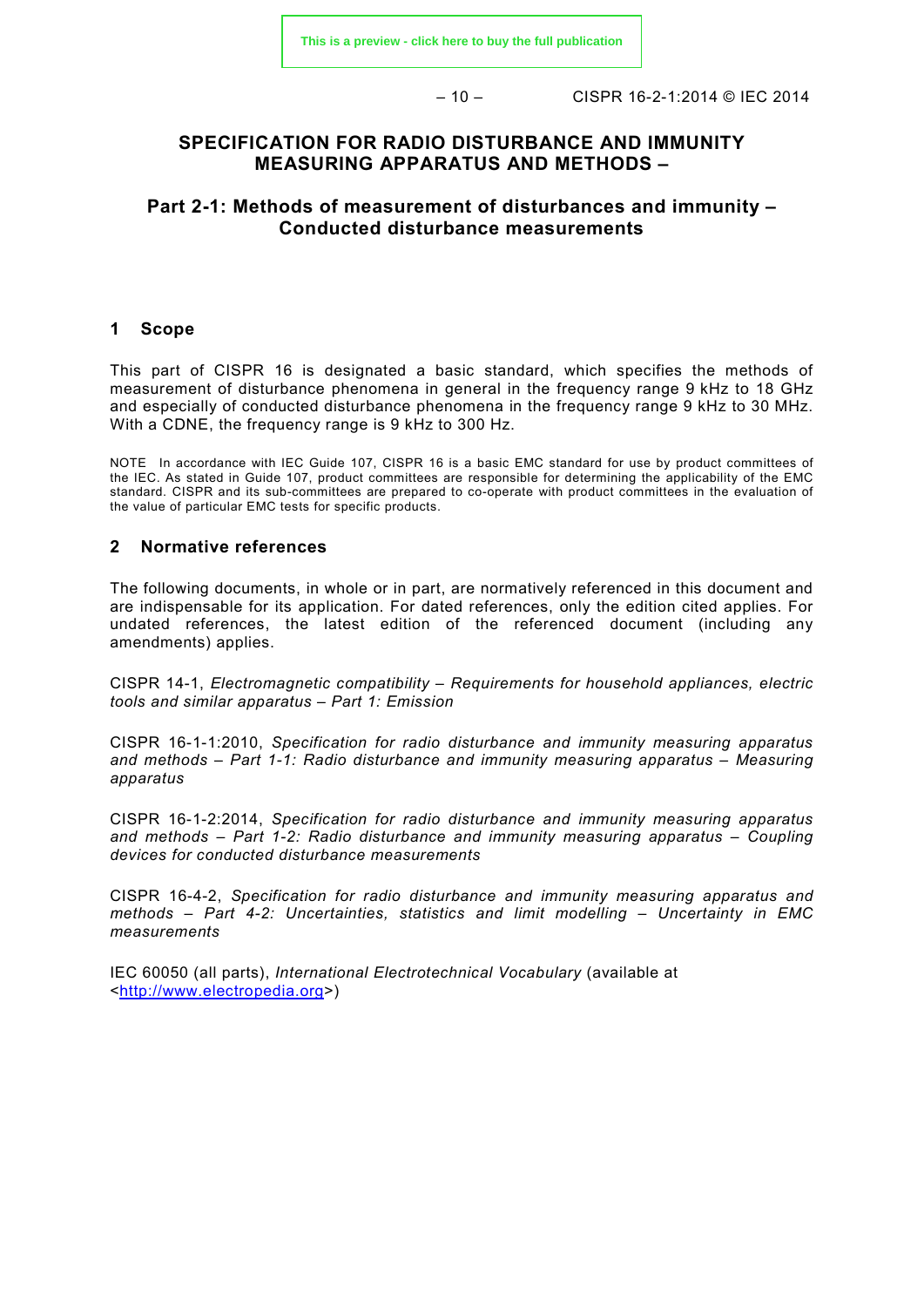– 110 – CISPR 16-2-1:2014 © IEC 2014

#### SOMMAIRE

| 1 |     |       |                                                                         |  |  |
|---|-----|-------|-------------------------------------------------------------------------|--|--|
| 2 |     |       |                                                                         |  |  |
| 3 |     |       |                                                                         |  |  |
|   | 3.1 |       |                                                                         |  |  |
|   | 3.2 |       |                                                                         |  |  |
| 4 |     |       |                                                                         |  |  |
|   | 4.1 |       |                                                                         |  |  |
|   | 4.2 |       |                                                                         |  |  |
|   | 4.3 |       |                                                                         |  |  |
| 5 |     |       |                                                                         |  |  |
|   | 5.1 |       |                                                                         |  |  |
|   | 5.2 |       |                                                                         |  |  |
|   | 5.3 |       |                                                                         |  |  |
|   | 5.4 |       | Connexion entre le matériel en essai et le réseau fictif d'alimentation |  |  |
| 6 |     |       |                                                                         |  |  |
|   | 6.1 |       |                                                                         |  |  |
|   | 6.2 |       |                                                                         |  |  |
|   |     | 6.2.1 |                                                                         |  |  |
|   |     | 6.2.2 |                                                                         |  |  |
|   | 6.3 |       |                                                                         |  |  |
|   |     | 6.3.1 |                                                                         |  |  |
|   |     | 6.3.2 |                                                                         |  |  |
|   |     | 6.3.3 | Utilisation d'analyseurs de spectre et de récepteurs à                  |  |  |
|   | 6.4 |       |                                                                         |  |  |
|   |     | 6.4.1 |                                                                         |  |  |
|   |     | 6.4.2 |                                                                         |  |  |
|   |     | 6.4.3 |                                                                         |  |  |
|   |     | 6.4.4 | Durée de fonctionnement préalable/de préchauffage  134                  |  |  |
|   |     | 6.4.5 |                                                                         |  |  |
|   |     | 6.4.6 |                                                                         |  |  |
|   |     | 6.4.7 | Fonctionnement d'un matériel à fonctions multiples  134                 |  |  |
|   |     | 6.4.8 | Détermination de la ou des dispositions de matériel en essai            |  |  |
|   |     | 6.4.9 |                                                                         |  |  |
|   | 6.5 |       |                                                                         |  |  |
|   |     | 6.5.1 |                                                                         |  |  |
|   |     | 6.5.2 |                                                                         |  |  |
|   |     | 6.5.3 |                                                                         |  |  |
|   | 6.6 |       | Temps de mesure et vitesses de balayage pour les perturbations          |  |  |
|   |     | 6.6.1 |                                                                         |  |  |
|   |     | 6.6.2 |                                                                         |  |  |
|   |     | 6.6.3 | Vitesses de balayage des récepteurs à balayage et des                   |  |  |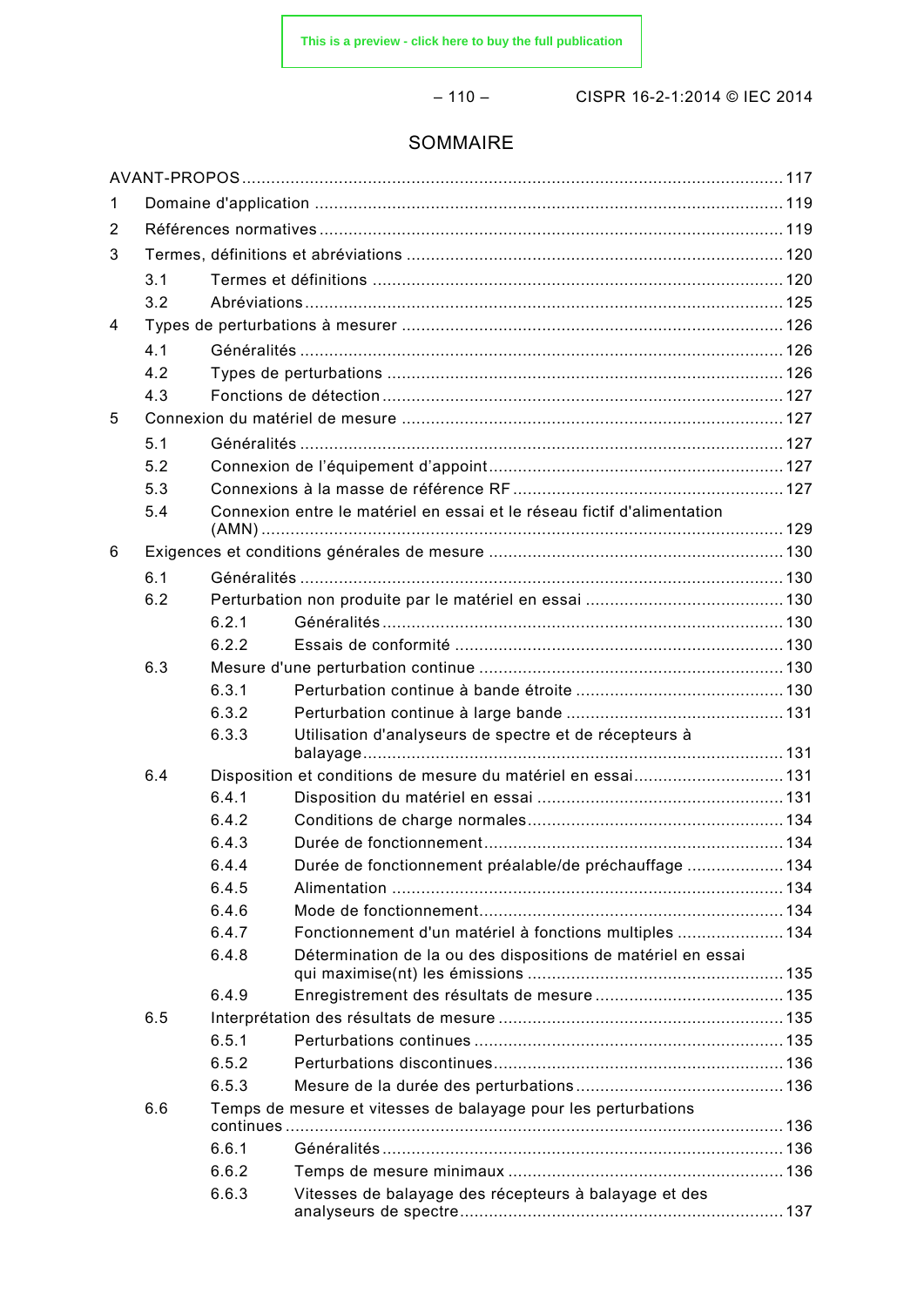**[This is a preview - click here to buy the full publication](https://webstore.iec.ch/publication/40&preview)**

|--|--|--|--|--|

|                |     | 6.6.4 | Durées de balayage pour les récepteurs à accord par palier138                |  |
|----------------|-----|-------|------------------------------------------------------------------------------|--|
|                |     | 6.6.5 | Stratégies pour une vue d'ensemble du spectre en utilisant le                |  |
|                |     | 6.6.6 | Considérations temporelles concernant l'utilisation                          |  |
|                |     |       |                                                                              |  |
| $\overline{7}$ |     |       | Mesure des perturbations conduites le long de câbles, de 9 kHz à 30 MHz 144  |  |
|                | 7.1 |       |                                                                              |  |
|                | 7.2 |       |                                                                              |  |
|                |     | 7.2.1 |                                                                              |  |
|                |     | 7.2.2 | Utilisation des détecteurs pour les mesures des perturbations                |  |
|                | 7.3 |       |                                                                              |  |
|                |     | 7.3.1 |                                                                              |  |
|                |     | 7.3.2 |                                                                              |  |
|                |     | 7.3.3 |                                                                              |  |
|                |     | 7.3.4 |                                                                              |  |
|                | 7.4 |       |                                                                              |  |
|                |     | 7.4.1 | Disposition du matériel en essai et sa connexion au réseau                   |  |
|                |     | 7.4.2 | Mode opératoire de mesure des tensions perturbatrices non                    |  |
|                |     | 7.4.3 | Mesure des tensions en mode commun aux bornes de                             |  |
|                |     |       |                                                                              |  |
|                |     | 7.4.4 |                                                                              |  |
|                |     | 7.4.5 | Mesures au moyen d'une sonde de tension capacitive (CVP)163                  |  |
|                |     | 7.4.6 |                                                                              |  |
|                | 7.5 |       | Configuration d'essai des systèmes pour les mesures d'émissions              |  |
|                |     | 7.5.1 |                                                                              |  |
|                |     | 7.5.2 |                                                                              |  |
|                |     | 7.5.3 |                                                                              |  |
|                |     | 7.5.4 |                                                                              |  |
|                | 7.6 |       |                                                                              |  |
|                |     | 7.6.1 |                                                                              |  |
|                |     | 7.6.2 |                                                                              |  |
|                |     | 7.6.3 |                                                                              |  |
|                |     | 7.6.4 |                                                                              |  |
| 8              |     |       |                                                                              |  |
|                | 8.1 |       |                                                                              |  |
|                | 8.2 |       |                                                                              |  |
|                | 8.3 |       |                                                                              |  |
|                | 8.4 |       |                                                                              |  |
|                | 8.5 |       |                                                                              |  |
|                | 8.6 |       |                                                                              |  |
|                | 8.7 |       | Stratégies de la mesure de perturbations avec des appareils de mesure à      |  |
| 9              |     |       | Montage d'essai et mode opératoire de mesure utilisant le CDNE dans la gamme |  |
|                | 9.1 |       |                                                                              |  |
|                | 9.2 |       |                                                                              |  |
|                |     |       |                                                                              |  |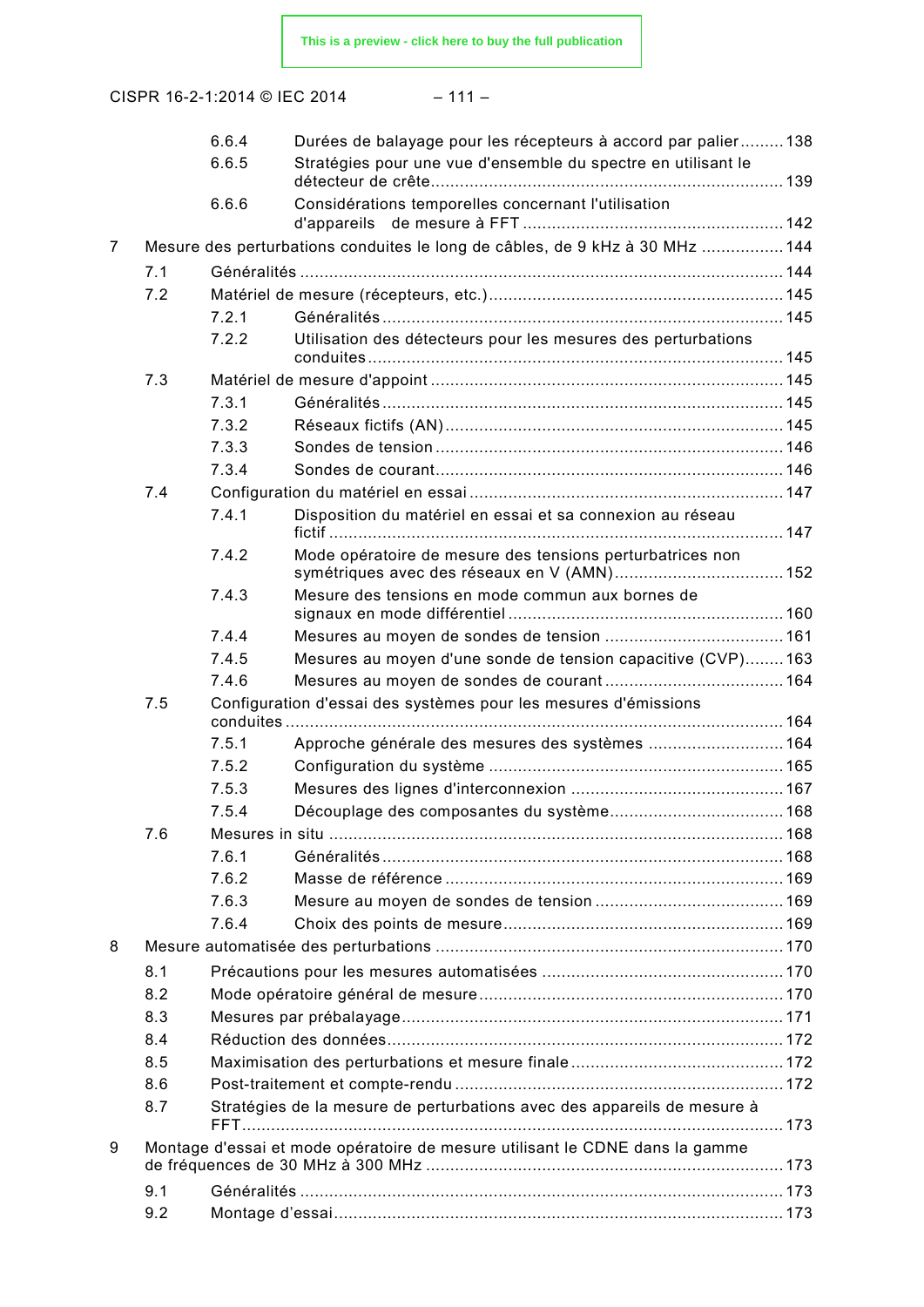**[This is a preview - click here to buy the full publication](https://webstore.iec.ch/publication/40&preview)**

|--|--|--|--|--|

| 9.3         |       |                                                                                     |  |
|-------------|-------|-------------------------------------------------------------------------------------|--|
|             |       | Annexe A (informative) Guide pour la connexion d'un matériel électrique au réseau   |  |
| A.1         |       |                                                                                     |  |
| A.2         |       |                                                                                     |  |
|             | A.2.1 | Matériels en essai correctement blindés, mais mal filtrés                           |  |
|             | A.2.2 | Matériels en essai correctement filtrés mais dont le blindage                       |  |
|             | A.2.3 |                                                                                     |  |
| A.3         |       |                                                                                     |  |
| A.4         |       |                                                                                     |  |
|             | A.4.1 |                                                                                     |  |
|             | A.4.2 |                                                                                     |  |
| A.5         |       | Connexion du réseau fictif d'alimentation comme sonde de tension  182               |  |
|             |       | Annexe B (informative) Utilisation d'analyseurs de spectre et de récepteurs à       |  |
| B.1         |       |                                                                                     |  |
| B.2         |       |                                                                                     |  |
| B.3         |       |                                                                                     |  |
| B.4         |       |                                                                                     |  |
| B.5         |       |                                                                                     |  |
| B.6         |       |                                                                                     |  |
| <b>B.7</b>  |       |                                                                                     |  |
| B.8         |       |                                                                                     |  |
| <b>B.9</b>  |       |                                                                                     |  |
| <b>B.10</b> |       |                                                                                     |  |
| <b>B.11</b> |       |                                                                                     |  |
|             |       | Annexe C (informative) Arbre de décision pour l'utilisation des détecteurs pour les |  |
|             |       | Annexe D (informative) Vitesses de balayage et temps de mesure utilisables avec le  |  |
| D.1         |       |                                                                                     |  |
| D.2         |       |                                                                                     |  |
|             | D.2.1 |                                                                                     |  |
|             | D.2.2 | Suppression de la perturbation impulsive par moyennage                              |  |
| D.3         |       |                                                                                     |  |
| D.4         |       | Mesure des perturbations à bande étroite légèrement intermittentes,                 |  |
| D.5         |       | Mode opératoire recommandé pour les mesures automatiques ou semi-                   |  |
|             |       | Annexe E (informative) Lignes directrices pour l'amélioration du montage d'essai    |  |
| E.1         |       | Vérification in situ de l'impédance d'un AN et du facteur de division en            |  |
| E.2         |       | Bobines PE et absorbeurs de courant de gaine pour la suppression des                |  |
|             |       | Annexe F (normative) Détermination de l'adéquation des analyseurs de spectre à des  |  |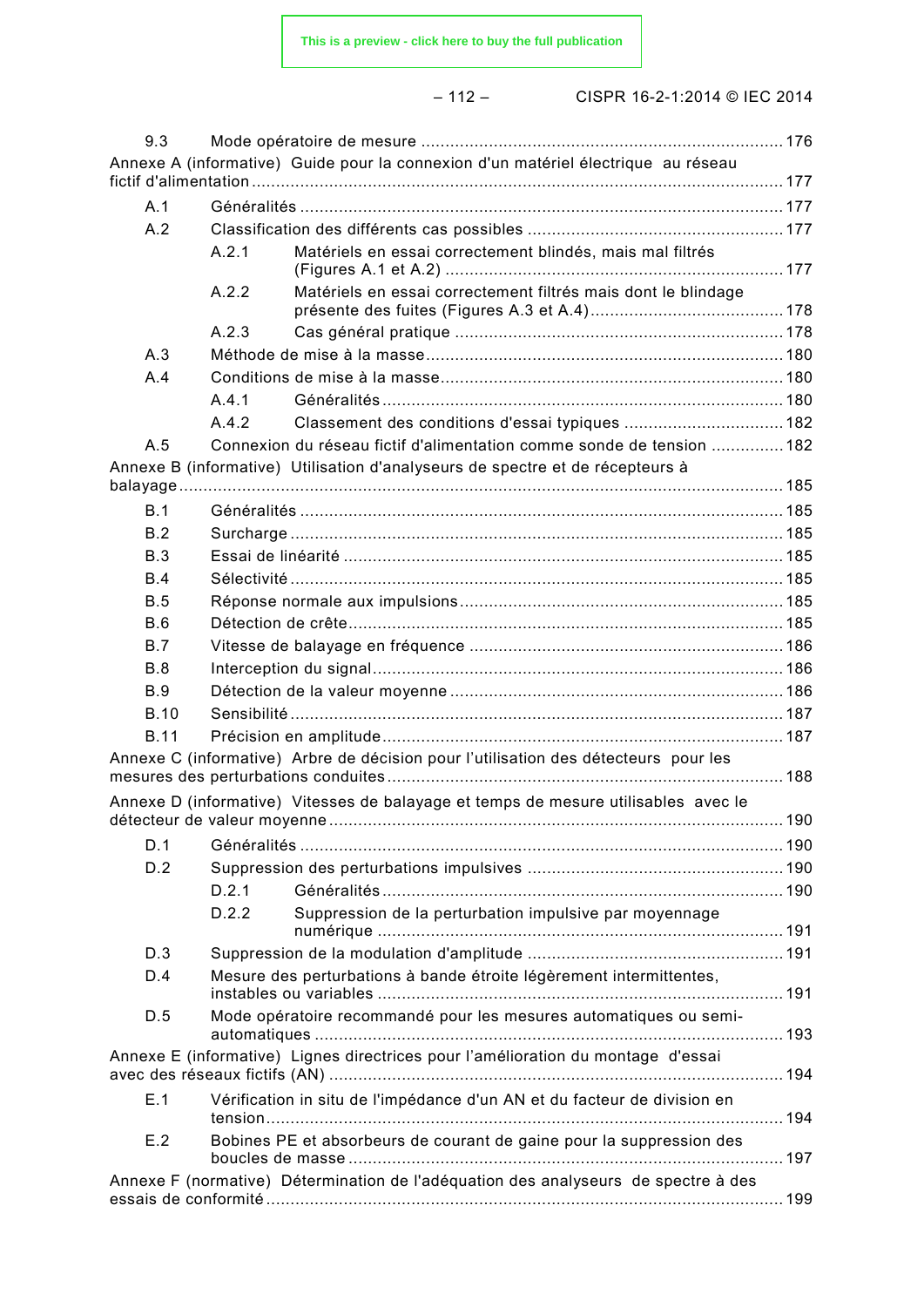$$
- 113 -
$$

|                                                                                  |                                                                 | Annexe G (informative) Recommandations de base concernant les mesures sur les                                                                                            |  |  |
|----------------------------------------------------------------------------------|-----------------------------------------------------------------|--------------------------------------------------------------------------------------------------------------------------------------------------------------------------|--|--|
| G.1                                                                              |                                                                 |                                                                                                                                                                          |  |  |
| G.2                                                                              | Combinaison d'une sonde de courant et d'une sonde de tension    |                                                                                                                                                                          |  |  |
| G.3                                                                              | Principes de base concernant la sonde de tension capacitive 202 |                                                                                                                                                                          |  |  |
| G.4                                                                              |                                                                 |                                                                                                                                                                          |  |  |
| G.5                                                                              |                                                                 |                                                                                                                                                                          |  |  |
| G.6                                                                              |                                                                 | Spécifications concernant les ferrites utilisées avec les méthodes                                                                                                       |  |  |
|                                                                                  |                                                                 | Annexe H (normative) Recommandations spécifiques concernant les mesures des                                                                                              |  |  |
| H.1                                                                              |                                                                 |                                                                                                                                                                          |  |  |
| H.2                                                                              |                                                                 |                                                                                                                                                                          |  |  |
| H.3                                                                              |                                                                 |                                                                                                                                                                          |  |  |
| H.4                                                                              |                                                                 |                                                                                                                                                                          |  |  |
| H.5                                                                              |                                                                 |                                                                                                                                                                          |  |  |
|                                                                                  | H.5.1                                                           |                                                                                                                                                                          |  |  |
|                                                                                  | H.5.2                                                           | Mode opératoire de mesure utilisant les réseaux fictifs                                                                                                                  |  |  |
|                                                                                  | H.5.3                                                           | Mode opératoire de mesure utilisant une charge de 150 $\Omega$ sur                                                                                                       |  |  |
|                                                                                  | H.5.4                                                           | Mode opératoire de mesure utilisant une combinaison d'une<br>sonde de courant et d'une sonde de tension capacitive 211                                                   |  |  |
|                                                                                  | H.5.5                                                           | Mesure de l'impédance de mode commun du câble, de la                                                                                                                     |  |  |
|                                                                                  |                                                                 | Annexe I (informative) Exemples de réseaux fictifs asymétriques (AAN) et de réseaux                                                                                      |  |  |
|                                                                                  |                                                                 |                                                                                                                                                                          |  |  |
|                                                                                  |                                                                 |                                                                                                                                                                          |  |  |
|                                                                                  |                                                                 |                                                                                                                                                                          |  |  |
|                                                                                  |                                                                 | Figure 1 - Exemple d'un montage d'essai recommandé avec bobines PE, trois réseaux<br>fictifs d'alimentation et un absorbeur de courant de gaine sur le câble RF  129     |  |  |
|                                                                                  |                                                                 | Figure 2 - Mesure d'une combinaison d'un signal à onde entretenue ("bande étroite")<br>et d'un signal impulsif ("large bande") en utilisant des balayages multiples avec |  |  |
|                                                                                  |                                                                 |                                                                                                                                                                          |  |  |
|                                                                                  |                                                                 |                                                                                                                                                                          |  |  |
| Figure 4 - Spectre à large bande mesuré avec un récepteur à accord par palier141 |                                                                 |                                                                                                                                                                          |  |  |
|                                                                                  |                                                                 | Figure 5 – Perturbations intermittentes à bande étroite mesurées en utilisant des<br>balayages courts, rapides et répétitifs avec la fonction «maintien du maximum» pour |  |  |
|                                                                                  |                                                                 |                                                                                                                                                                          |  |  |
| <b>FFT 144</b>                                                                   |                                                                 | Figure 7 – Résolution en fréquence améliorée au moyen d'un appareil de mesure à                                                                                          |  |  |
|                                                                                  |                                                                 |                                                                                                                                                                          |  |  |
|                                                                                  |                                                                 | Figure 9 - Configuration d'essai: matériel sur table pour les mesures des                                                                                                |  |  |
|                                                                                  |                                                                 | Figure 10 - Montage de matériel en essai et de réseau AMN à 40 cm avec a) RGP                                                                                            |  |  |
|                                                                                  |                                                                 | Figure 11 - Exemple de configuration d'essai facultative pour un matériel en essai                                                                                       |  |  |
|                                                                                  |                                                                 |                                                                                                                                                                          |  |  |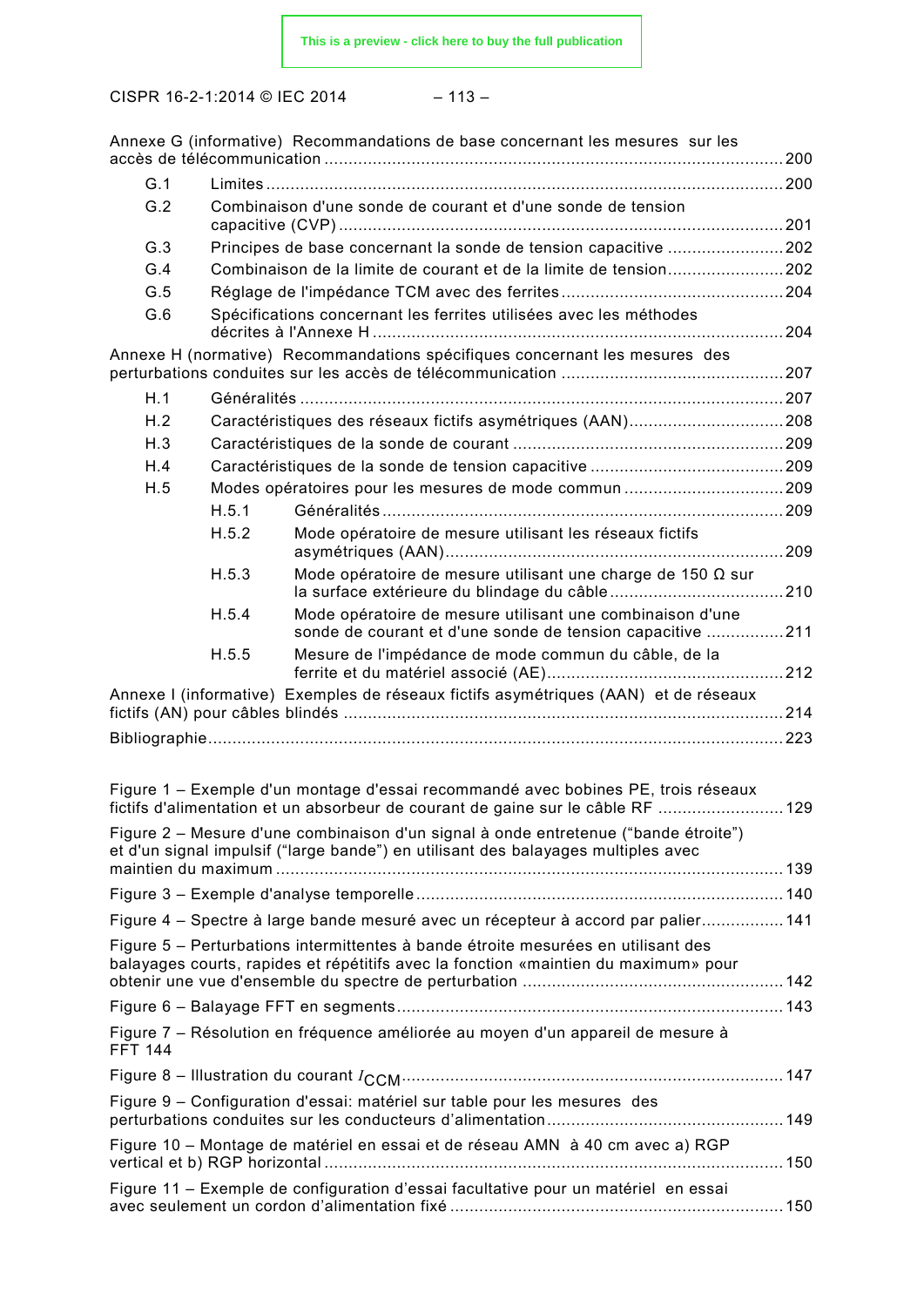#### – 114 – CISPR 16-2-1:2014 © IEC 2014

| Figure 12 - Configuration d'essai: matériel posé au sol (voir 7.4.1 et 7.5.2.3)151                                                                                      |  |
|-------------------------------------------------------------------------------------------------------------------------------------------------------------------------|--|
| Figure 13 - Exemple de configuration d'essai: matériel posé au sol et sur stable (voir                                                                                  |  |
| Figure 14 - Schéma de la configuration de mesure de la tension perturbatrice (voir                                                                                      |  |
| Figure 15 – Circuit équivalent de mesure de la tension perturbatrice non symétrique                                                                                     |  |
| Figure 16 – Circuit équivalent de mesure de la tension perturbatrice non symétrique<br>pour les matériels en essai de classe de sécurité II (non mis à la terre) 156    |  |
|                                                                                                                                                                         |  |
|                                                                                                                                                                         |  |
|                                                                                                                                                                         |  |
|                                                                                                                                                                         |  |
| Figure 21 - Dispositif de mesure pour des commandes de régulation à deux bornes  162                                                                                    |  |
| Figure 22 – Procédure générique pour aider à une réduction du temps de mesure 171                                                                                       |  |
| Figure 23 - Montage d'essai pour la mesure d'un matériel en essai à un câble  174                                                                                       |  |
| Figure 24 - Montage d'essai pour la mesure d'un matériel en essai avec deux câbles                                                                                      |  |
| Figure 25 - Montage d'essai pour la mesure d'un matériel en essai avec deux câbles                                                                                      |  |
| Figure A.1 - Schéma de base de matériels en essai correctement blindés, mais mal                                                                                        |  |
| Figure A.2 - Schéma détaillé de matériels en essai correctement blindés, mais mal                                                                                       |  |
| Figure A.3 - Matériels en essai correctement filtrés, mais dont le blindage présente                                                                                    |  |
| Figure A.4 - Matériels en essai correctement filtrés, mais dont le blindage présente                                                                                    |  |
| Figure A.5 - Alimentation par perturbation par des conducteurs blindés  179                                                                                             |  |
| Figure A.6 - Alimentation par perturbation par des conducteurs non blindés, mais                                                                                        |  |
| Figure A.7 - Alimentation par perturbation par des conducteurs ordinaires  180                                                                                          |  |
|                                                                                                                                                                         |  |
| Figure C.1 - Arbre de décision pour l'optimisation de la durée des mesures des<br>perturbations conduites avec les détecteurs de crête, de quasi-crête et de valeur     |  |
| Figure D.1 - Fonction de pondération d'une impulsion de 10 ms pour des détections de<br>valeurs de crête ("PK") et moyennes avec ("CISPR AV") ou sans ("AV") relevé de  |  |
| Figure D.2 – Fonctions de pondération d'une impulsion de 10 ms pour des détections<br>de valeurs de crête ("PK") et moyennes avec ("CISPR AV") ou sans ("AV") relevé de |  |
| Figure D.3 - Exemple de fonctions de pondération (d'une impulsion de 1 Hz) pour des<br>détections de valeurs de crête («PK») et moyennes en fonction de la largeur      |  |
| Figure D.4 – Exemple de fonctions de pondération (d'une impulsion de 1 Hz) pour des<br>détections de valeurs de crête («PK») et moyennes en fonction de la largeur      |  |
|                                                                                                                                                                         |  |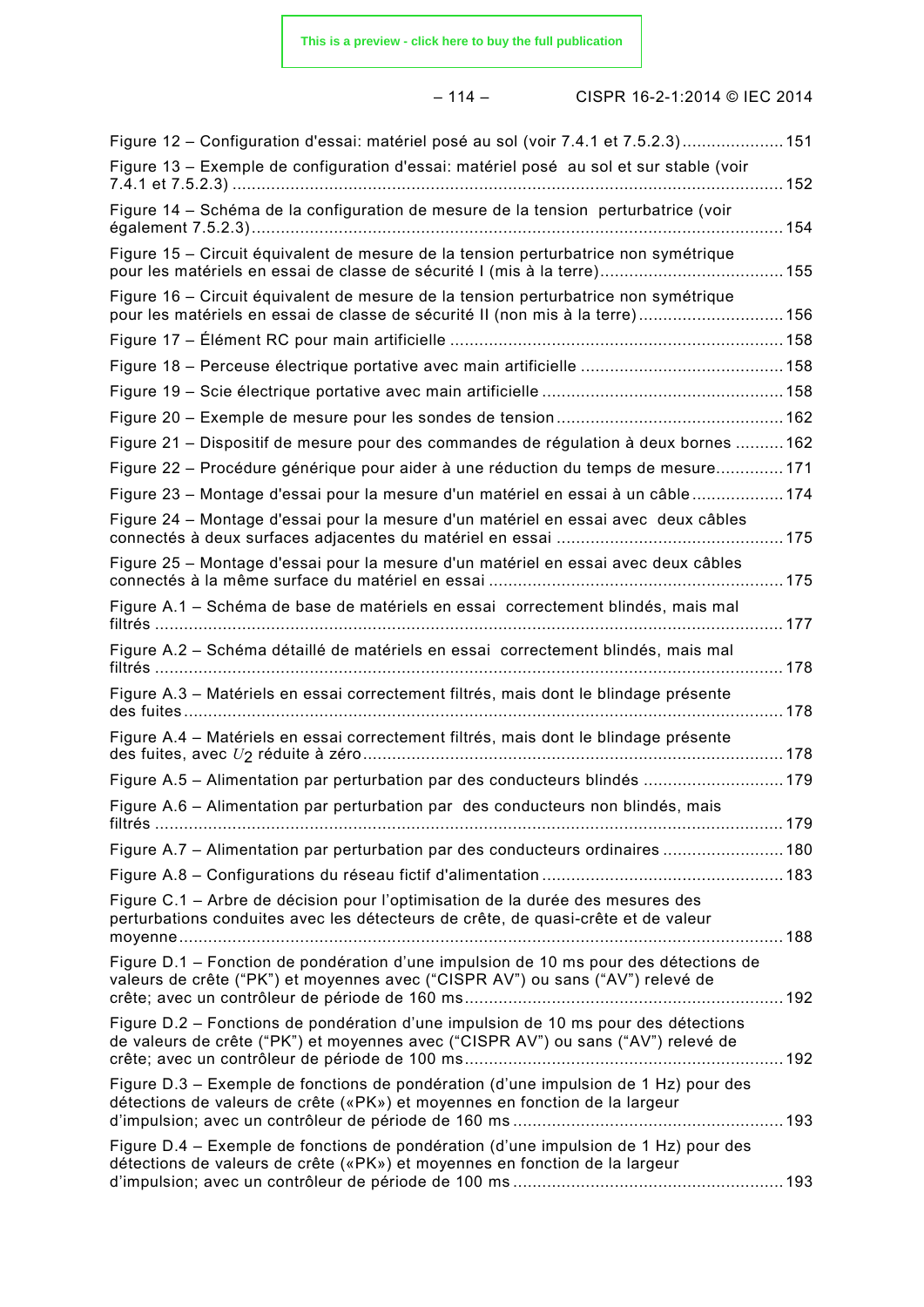|  |  |  | ۰.<br>× |  |
|--|--|--|---------|--|
|--|--|--|---------|--|

| Figure E.1 – Résonance parallèle de la capacité de l'enveloppe et de l'inductance de                                                                                          |     |
|-------------------------------------------------------------------------------------------------------------------------------------------------------------------------------|-----|
| Figure E.2 - Connexion d'un AMN au RGP au moyen d'une tôle large, pour réaliser                                                                                               |     |
| Figure E.3 - Impédance mesurée avec la disposition de la Figure E.2, en référence à                                                                                           |     |
| Figure E.4 – Facteur VDF dans la configuration de la Figure E.2, mesuré en référence                                                                                          |     |
| Figure E.5 - Disposition montrant la tôle de mise à la masse de mesure (représentée                                                                                           |     |
| Figure E.6 - Impédance mesurée avec la disposition de la Figure E.5, en référence au                                                                                          |     |
| Figure E.7 - Facteur VDF mesuré avec des résonances parallèles dans la mise à la                                                                                              |     |
| Figure E.8 - Atténuation d'un absorbeur de courant de gaine mesuré dans un                                                                                                    |     |
| Figure E.9 - Dispositif de mesure de l'atténuation due aux bobines PE et aux                                                                                                  |     |
| Figure G.1 - Circuit de base pour considérer les limites avec une impédance TCM                                                                                               |     |
| Figure G.2 - Circuit de base pour la mesure avec une impédance TCM inconnue203                                                                                                |     |
| Figure G.3 - Configuration des impédances des composants utilisés à la Figure H.2205                                                                                          |     |
| Figure G.4 - Montage d'essai de base pour mesurer l'impédance combinée des 150 $\Omega$                                                                                       |     |
| Figure H.1 - Dispositif de mesure utilisant un réseau fictif asymétrique (AAN)210                                                                                             |     |
| Figure H.2 – Dispositif de mesure utilisant une charge de 150 $\Omega$ à la surface                                                                                           | 211 |
| Figure H.3 - Dispositif de mesure utilisant des sondes de courant et de tension                                                                                               |     |
|                                                                                                                                                                               | 213 |
| Figure I.1 – Exemple de réseau fictif asymétrique (AAN) destiné à être utilisé avec                                                                                           |     |
| Figure I.2 – Exemple de réseau fictif asymétrique (AAN) avec affaiblissement de<br>conversion longitudinale (ACL) élevé destiné à être utilisé avec une ou deux paires        |     |
| Figure I.3 – Exemple de réseau fictif asymétrique (AAN) avec affaiblissement de<br>conversion longitudinale (ACL) élevé destiné à être utilisé avec une, deux, trois ou       |     |
| Figure I.4 – Exemple de réseau fictif asymétrique (AAN), incluant un réseau<br>d'adaptation de source de 50 $\Omega$ sur l'accès de mesure de tension, destiné à être utilisé |     |
| Figure I.5 - Exemple de réseau fictif asymétrique (AAN) destiné à être utilisé avec                                                                                           |     |
| Figure I.6 – Exemple de réseau fictif asymétrique (AAN), incluant un réseau<br>d'adaptation de source de 50 $\Omega$ sur l'accès de mesure de tension, destiné à être utilisé |     |
| Figure I.7 - Exemple de réseau fictif asymétrique (AAN) destiné à être utilisé avec                                                                                           |     |
| Figure I.8 - Exemple de réseau fictif (AN) destiné à être utilisé avec des câbles<br>coaxiaux, utilisant une bobine d'arrêt de mode commun interne créée par un               |     |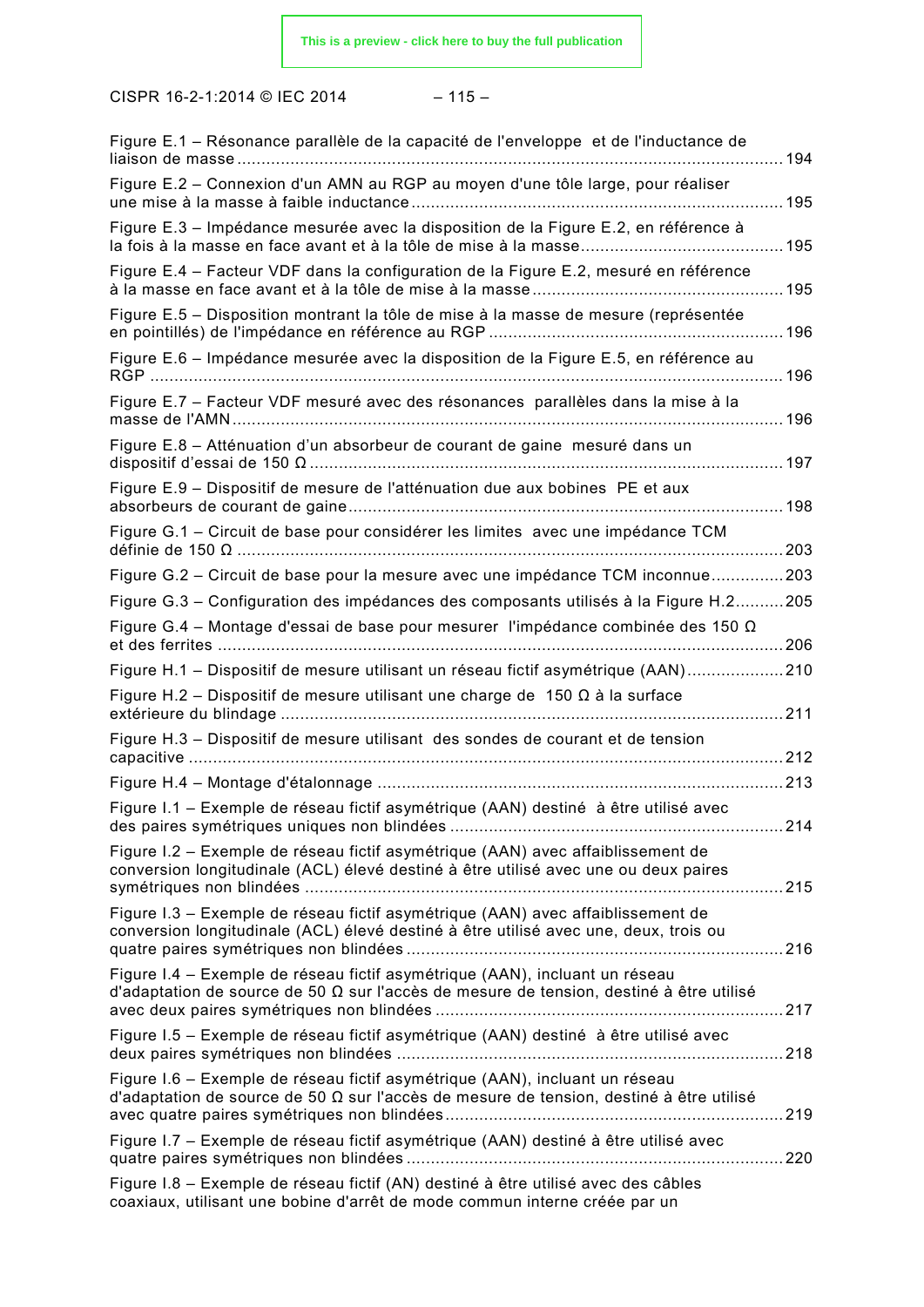– 116 – CISPR 16-2-1:2014 © IEC 2014

| enroulement bifilaire d'un conducteur central isolé et d'un conducteur de blindage isolé<br>sur un noyau magnétique commun (par exemple, un tore en ferrite) 221                                                                                                                                                                               |     |
|------------------------------------------------------------------------------------------------------------------------------------------------------------------------------------------------------------------------------------------------------------------------------------------------------------------------------------------------|-----|
| Figure I.9 – Exemple de réseau fictif (AN) destiné à être utilisé avec des câbles<br>coaxiaux, utilisant une bobine d'arrêt de mode commun interne créée par un câble<br>coaxial miniature (câble coaxial à blindage de cuivre plein semi-rigide ou à blindage                                                                                 |     |
| Figure I.10 – Exemple de réseau fictif (AN) destiné à être utilisé avec des câbles<br>blindés multiconducteur, utilisant une bobine d'arrêt de mode commun interne créée<br>par un enroulement bifilaire de plusieurs conducteurs de signaux isolés et un<br>conducteur de blindage isolé sur un noyau magnétique commun (par exemple, un tore | 222 |
| Figure I.11 – Exemple de réseau fictif (AN) destiné à être utilisé avec des câbles<br>blindés multiconducteur, utilisant une bobine d'arrêt de mode commun interne créée<br>par un enroulement d'un câble blindé multiconducteur sur des tores en ferrite                                                                                      | 222 |
| Tableau 1 – Durées de balayage minimales pour les trois bandes CISPR avec                                                                                                                                                                                                                                                                      |     |
| Tableau 2 – Temps de mesure minimaux pour les quatre bandes de la CISPR 136                                                                                                                                                                                                                                                                    |     |
| Tableau A.1 - Conditions d'essai pour les types de matériel en essai - câble ordinaire  184                                                                                                                                                                                                                                                    |     |
| Tableau A.2 - Conditions d'essai pour les types de matériel en essai - câble blindé  184                                                                                                                                                                                                                                                       |     |
| Tableau B.1 - Durée/fréquence de balayage ou vitesse de balayage la plus élevée  186                                                                                                                                                                                                                                                           |     |
| Tableau D.1 – Facteurs de suppression d'impulsion et vitesses de balayage pour une                                                                                                                                                                                                                                                             |     |
| Tableau D.2 – Contrôleurs de période et largeurs de bandes vidéo correspondantes et                                                                                                                                                                                                                                                            |     |
| Tableau F.1 - Différence d'amplitude maximale entre les signaux détectés de crête et                                                                                                                                                                                                                                                           |     |
| Tableau G.1 - Résumé des avantages et des inconvénients des méthodes décrites                                                                                                                                                                                                                                                                  | 201 |
| Tableau H.1 - Choix du mode opératoire de mesure des perturbations sur les accès                                                                                                                                                                                                                                                               | 207 |
|                                                                                                                                                                                                                                                                                                                                                |     |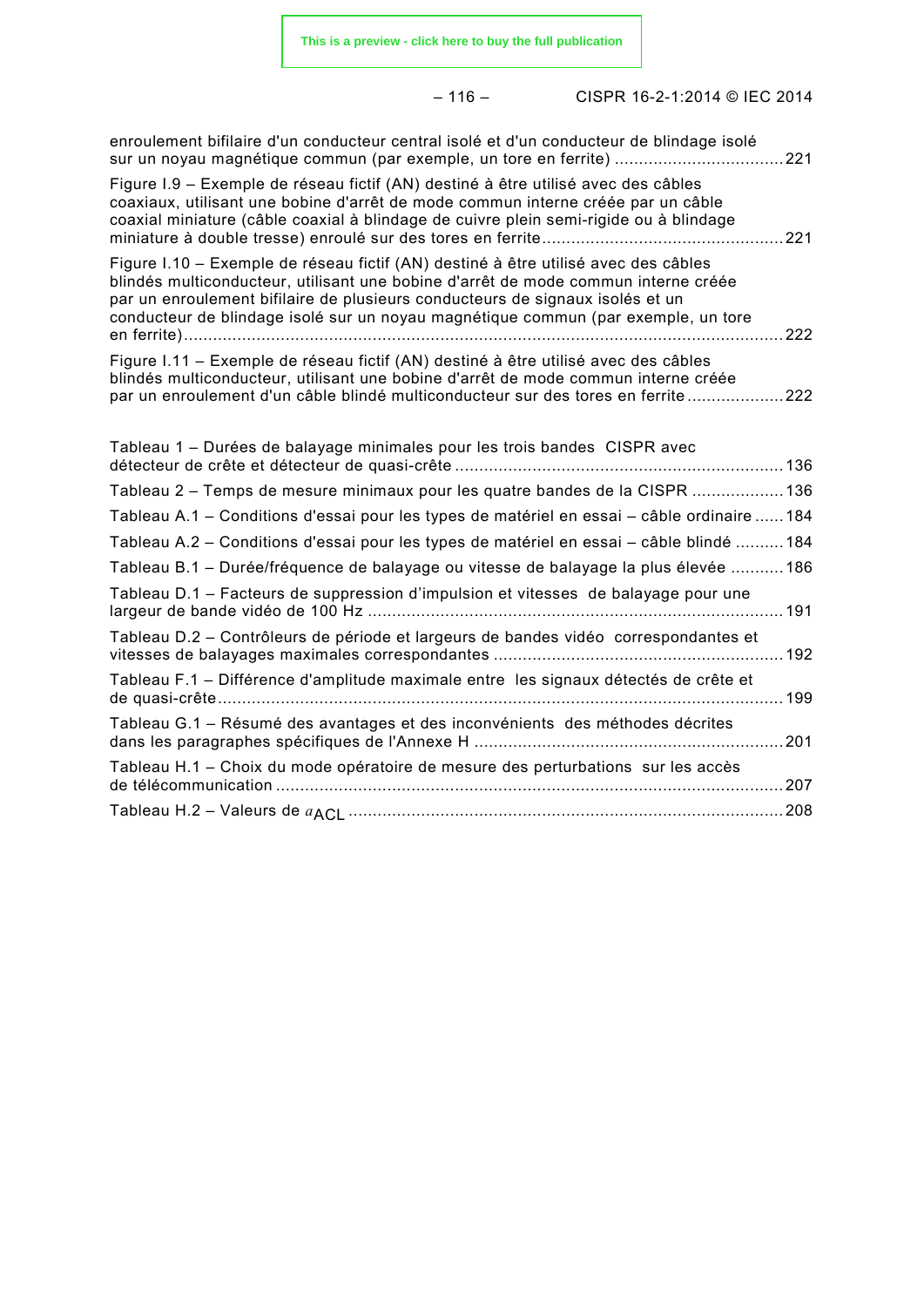CISPR 16-2-1:2014 © IEC 2014 – 117 –

#### COMMISSION ÉLECTROTECHNIQUE INTERNATIONALE

COMITÉ INTERNATIONAL SPÉCIAL DES PERTURBATIONS RADIOÉLECTRIQUES  $\overline{\phantom{a}}$ 

#### **SPÉCIFICATIONS DES MÉTHODES ET DES APPAREILS DE MESURE DES PERTURBATIONS RADIOÉLECTRIQUES ET DE L'IMMUNITÉ AUX PERTURBATIONS RADIOÉLECTRIQUES –**

#### **Partie 2-1: Méthodes de mesure des perturbations et de l'immunité – Mesures des perturbations conduites**

#### AVANT-PROPOS

- <span id="page-17-0"></span>1) La Commission Electrotechnique Internationale (CEI) est une organisation mondiale de normalisation composée de l'ensemble des comités électrotechniques nationaux (Comités nationaux de la CEI). La CEI a pour objet de favoriser la coopération internationale pour toutes les questions de normalisation dans les domaines de l'électricité et de l'électronique. A cet effet, la CEI – entre autres activités – publie des Normes internationales, des Spécifications techniques, des Rapports techniques, des Spécifications accessibles au public (PAS) et des Guides (ci-après dénommés "Publication(s) de la CEI"). Leur élaboration est confiée à des comités d'études, aux travaux desquels tout Comité national intéressé par le sujet traité peut participer. Les organisations internationales, gouvernementales et non gouvernementales, en liaison avec la CEI, participent également aux travaux. La CEI collabore étroitement avec l'Organisation Internationale de Normalisation (ISO), selon des conditions fixées par accord entre les deux organisations.
- 2) Les décisions ou accords officiels de la CEI concernant les questions techniques représentent, dans la mesure du possible, un accord international sur les sujets étudiés, étant donné que les Comités nationaux de la CEI intéressés sont représentés dans chaque comité d'études.
- 3) Les Publications de la CEI se présentent sous la forme de recommandations internationales et sont agréées comme telles par les Comités nationaux de la CEI. Tous les efforts raisonnables sont entrepris afin que la CEI s'assure de l'exactitude du contenu technique de ses publications; la CEI ne peut pas être tenue responsable de l'éventuelle mauvaise utilisation ou interprétation qui en est faite par un quelconque utilisateur final.
- 4) Dans le but d'encourager l'uniformité internationale, les Comités nationaux de la CEI s'engagent, dans toute la mesure possible, à appliquer de façon transparente les Publications de la CEI dans leurs publications nationales et régionales. Toutes divergences entre toutes Publications de la CEI et toutes publications nationales ou régionales correspondantes doivent être indiquées en termes clairs dans ces dernières.
- 5) La CEI elle-même ne fournit aucune attestation de conformité. Des organismes de certification indépendants fournissent des services d'évaluation de conformité et, dans certains secteurs, accèdent aux marques de conformité de la CEI. La CEI n'est responsable d'aucun des services effectués par les organismes de certification indépendants.
- 6) Tous les utilisateurs doivent s'assurer qu'ils sont en possession de la dernière édition de cette publication.
- 7) Aucune responsabilité ne doit être imputée à la CEI, à ses administrateurs, employés, auxiliaires ou mandataires, y compris ses experts particuliers et les membres de ses comités d'études et des Comités nationaux de la CEI, pour tout préjudice causé en cas de dommages corporels et matériels, ou de tout autre dommage de quelque nature que ce soit, directe ou indirecte, ou pour supporter les coûts (y compris les frais de justice) et les dépenses découlant de la publication ou de l'utilisation de cette Publication de la CEI ou de toute autre Publication de la CEI, ou au crédit qui lui est accordé.
- 8) L'attention est attirée sur les références normatives citées dans cette publication. L'utilisation de publications référencées est obligatoire pour une application correcte de la présente publication.
- 9) L'attention est attirée sur le fait que certains des éléments de la présente Publication de la CEI peuvent faire l'objet de droits de brevet. La CEI ne saurait être tenue pour responsable de ne pas avoir identifié de tels droits de brevets et de ne pas avoir signalé leur existence.

La Norme internationale CISPR 16-2-1 a été établie par le sous-comité A du CISPR: Mesures des perturbations radioélectriques et méthodes statistiques.

Cette troisième édition annule et remplace la deuxième édition parue en 2008, l'Amendement 1:2010 et l'Amendement 2:2013. Cette édition constitue une révision technique.

Cette édition inclut les modifications techniques majeures suivantes par rapport à l'édition précédente: Des méthodes de mesure utilisant un nouveau type d'équipement d'appoint – dont l'acronyme est CDNE – ont été ajoutées.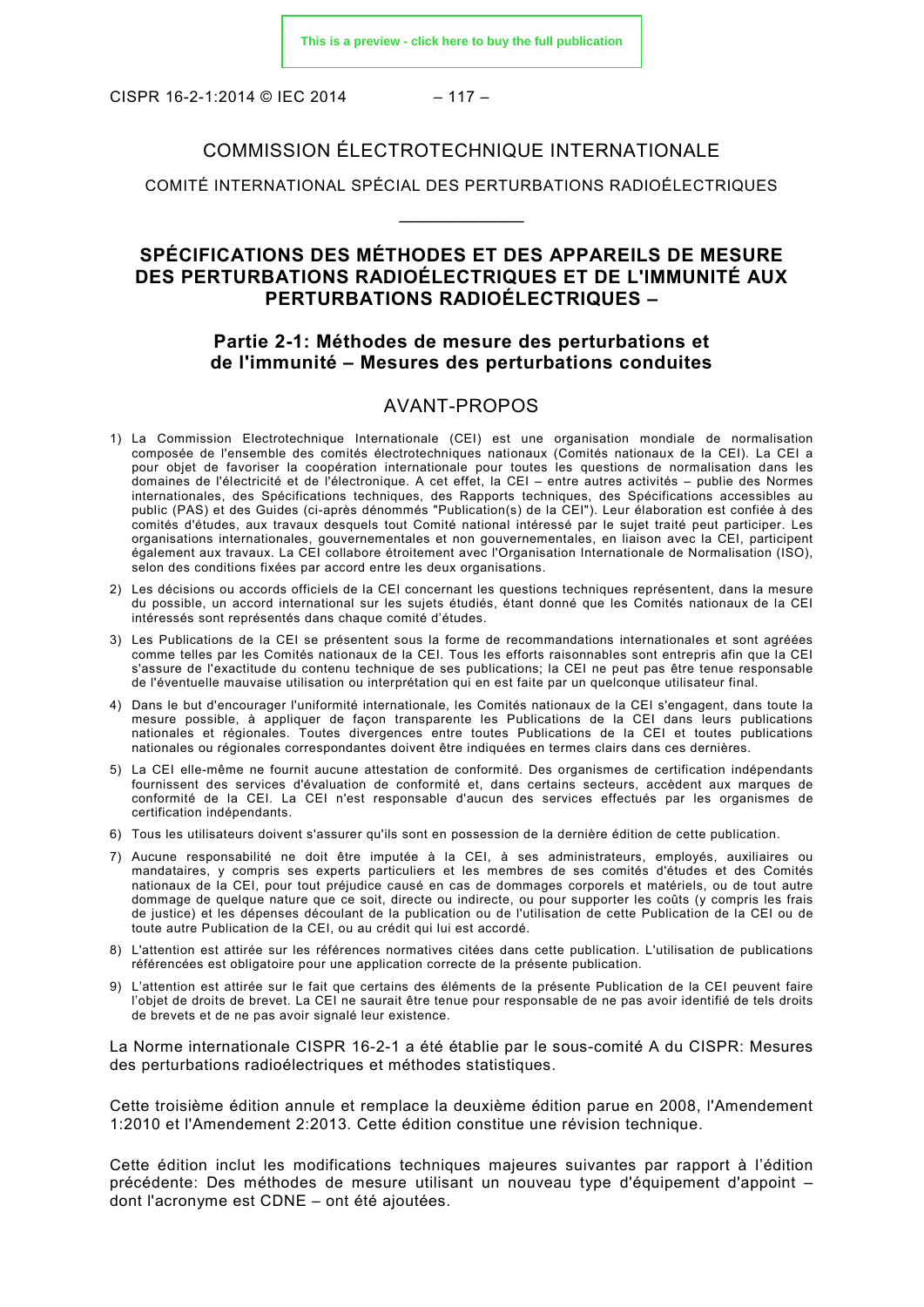$$
- 118 -
$$

– 118 – CISPR 16-2-1:2014 © IEC 2014

Le texte de cette norme est issu des documents suivants:

| <b>FDIS</b>       | Rapport de vote  |
|-------------------|------------------|
| CISPR/A/1053/FDIS | CISPR/A/1062/RVD |

Le rapport de vote indiqué dans le tableau ci-dessus donne toute information sur le vote ayant abouti à l'approbation de cette norme.

Cette publication a été rédigée selon les Directives ISO/CEI, Partie 2.

Une liste de toutes les parties de la série CISPR 16, publiées sous le titre général *Spécifications des méthodes et des appareils de mesure des perturbations radioélectriques et de l*'*immunité aux perturbations radioélectriques*, peut être consultée sur le site web de l'IEC.

Le comité a décidé que le contenu de cette publication ne sera pas modifié avant la date de stabilité indiquée sur le site web de la CEI sous "http://webstore.iec.ch" dans les données relatives à la publication recherchée. A cette date, la publication sera

- reconduite,
- supprimée,
- remplacée par une édition révisée, ou
- amendée.

**IMPORTANT – Le logo** *"colour inside"* **qui se trouve sur la page de couverture de cette publication indique qu'elle contient des couleurs qui sont considérées comme utiles à une bonne compréhension de son contenu. Les utilisateurs devraient, par conséquent, imprimer cette publication en utilisant une imprimante couleur.**

Le contenu du corrigendum d'août 2020 a été pris en considération dans cet exemplaire.